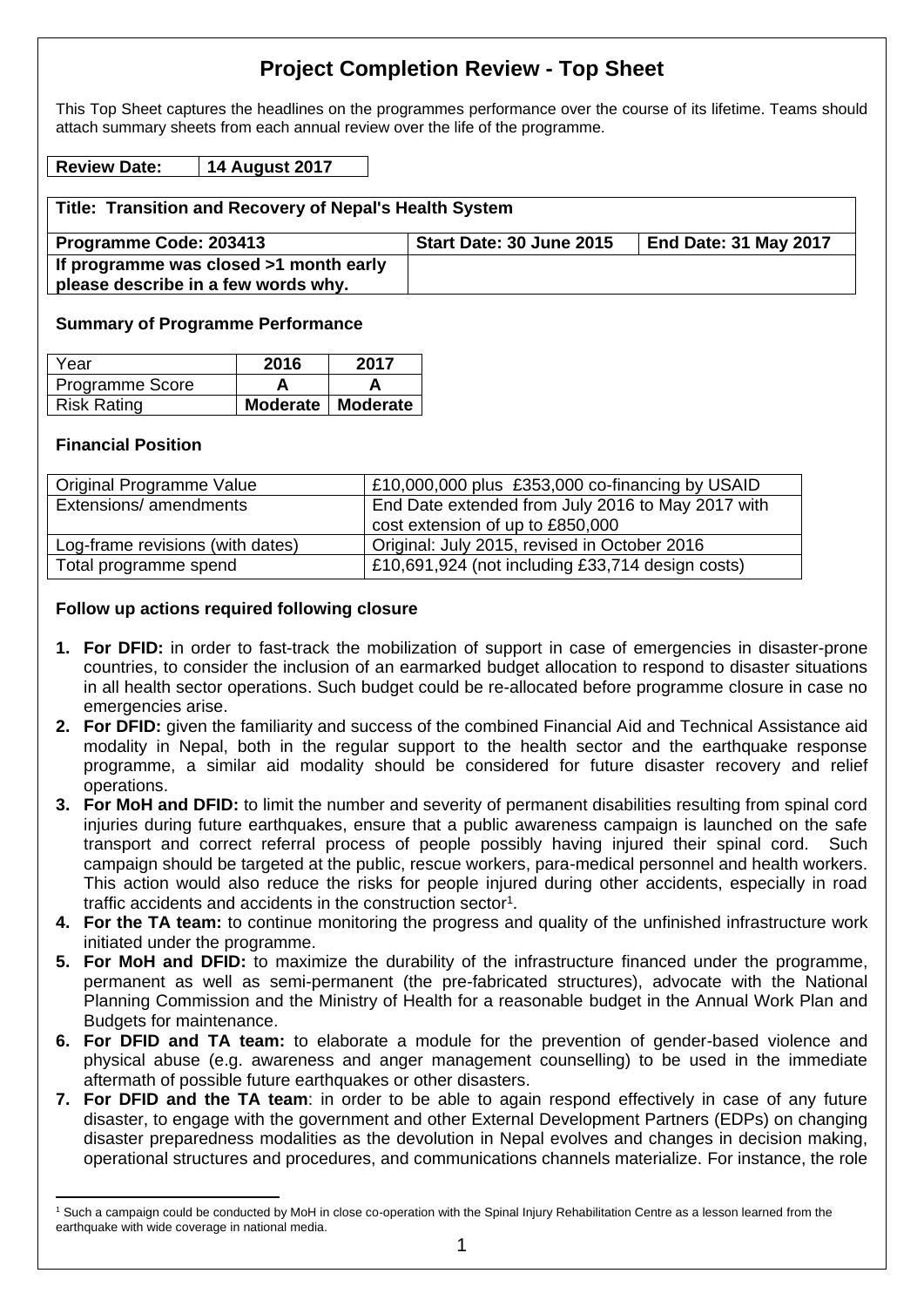of the District Officer of Health may change under the upcoming provincial structure and support to her/his office may have to be re-directed to provincial and/or municipal structures.

**8. For MoH, DFID and External Development Partners:** to build on progress made in mental health in terms of the institutional arrangement, treatment protocols and people trained in both the diagnosis and treatment of mental health problems and provide resources for its sustainability and scale-up.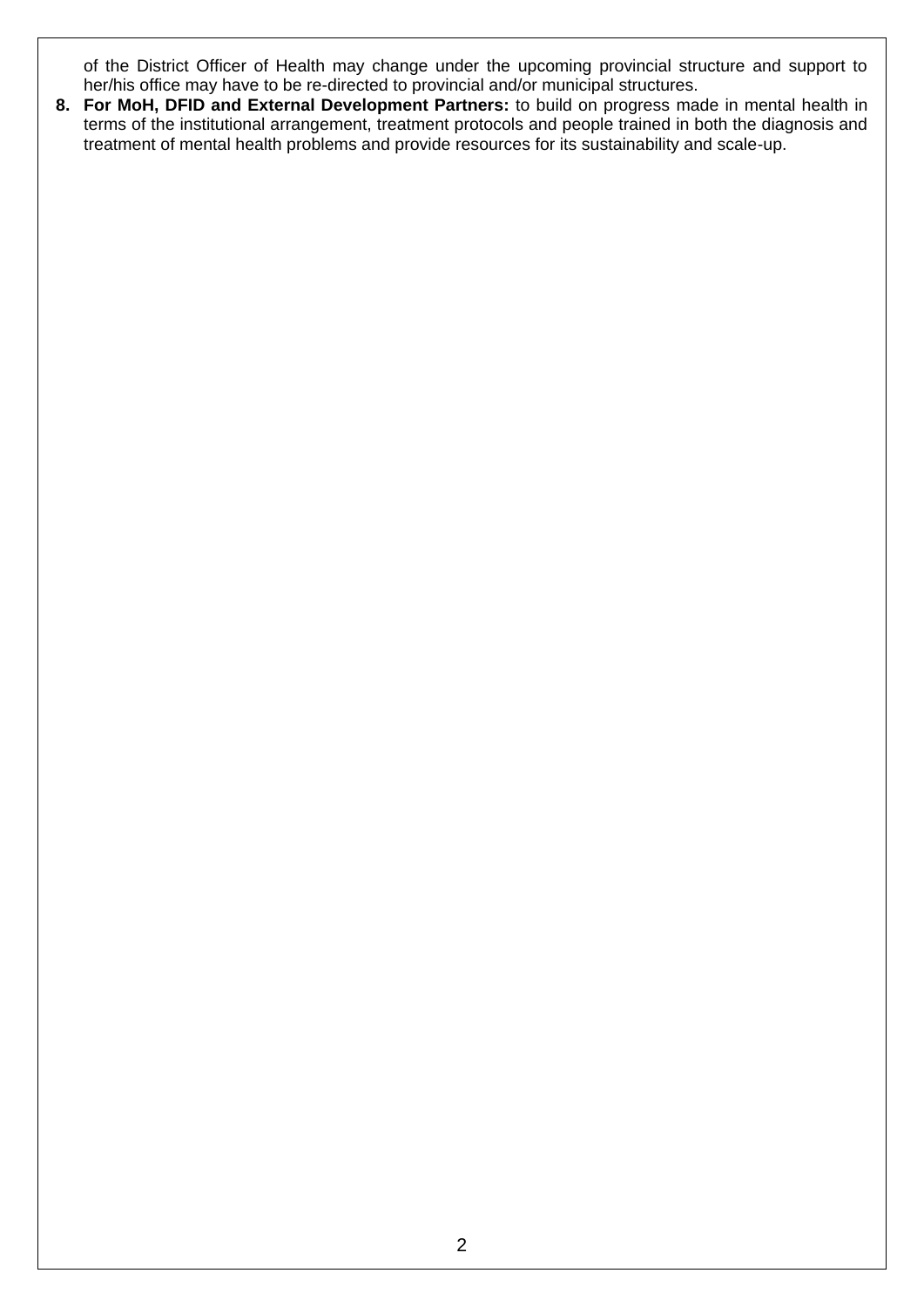|              | <b>List of Acronyms</b>                                 |                |                                                                         |  |
|--------------|---------------------------------------------------------|----------------|-------------------------------------------------------------------------|--|
| <b>ANC</b>   | <b>Antenatal Care</b>                                   | <b>HTRP</b>    | <b>Transition</b><br>Health<br>Recovery<br>and<br>programme             |  |
| <b>BEONC</b> | Basic Emergency Obstetric and Neo-<br><b>Natal Care</b> | <b>JAR</b>     | <b>Joint Annual Review</b>                                              |  |
| <b>CEONC</b> | Comprehensive Emergency Obstetric<br>and Neo-Natal Care | <b>JFA</b>     | Joint Financing Arrangement                                             |  |
| <b>DFID</b>  | International<br>Department<br>for<br>Development       | mhGAP          | Mental Health Gap Action Programme                                      |  |
| <b>DHO</b>   | <b>District Health Officer</b>                          | MoH            | Ministry of Health (formerly Ministry of<br>Health and Population)      |  |
| <b>DoHS</b>  | Department of Health Services                           | <b>NFPP</b>    | <b>National Family Planning Project</b>                                 |  |
| <b>EDPs</b>  | <b>External Development Partners</b>                    | NHSP-<br>1/2/3 | Nepal Health Sector Programme 1/2/3                                     |  |
| <b>EHCS</b>  | <b>Essential Health Care Services</b>                   | <b>NHSS</b>    | Nepal Health Sector Strategy 2015-2020                                  |  |
| EQ           | Earthquake                                              | <b>OAG</b>     | Office of the Auditor General                                           |  |
| <b>FA</b>    | <b>Financial Aid</b>                                    | <b>OCMCs</b>   | One Stop Crisis Management Centres                                      |  |
| <b>FCA</b>   | <b>Foreign Currency Account</b>                         | <b>PFM</b>     | <b>Public Financial Management</b>                                      |  |
| <b>FMIP</b>  | Financial Management Improvement<br>Plan                | <b>SBA</b>     | <b>Skilled Birth Attendant</b>                                          |  |
| <b>FMR</b>   | <b>Financial Monitoring Report</b>                      | <b>SIRC</b>    | Spinal Injuries Rehabilitation Centre                                   |  |
| <b>FRA</b>   | <b>Fiduciary Risk Assessment</b>                        | <b>SWAp</b>    | Sector Wide Approach                                                    |  |
| <b>FY</b>    | <b>Financial Year</b>                                   | <b>TA</b>      | <b>Technical Assistance</b>                                             |  |
| <b>GAVI</b>  | <b>Global Alliance for Vaccines Initiative</b>          | <b>TABUCS</b>  | Transaction Accounting<br><b>Budget</b><br>and<br><b>Control System</b> |  |
| <b>GBV</b>   | Gender Based Violence                                   | <b>TPO</b>     | <b>Transcultural Psychosocial Organisation</b>                          |  |
| <b>GESI</b>  | Gender, Equity and Social Inclusion                     | <b>UNICEF</b>  | United Nations Fund for Children                                        |  |
| GIZ          | <b>German Technical Cooperation</b>                     | <b>UNFPA</b>   | United Nations Fund for Family Planning<br>& Population                 |  |
| GoN          | Government of Nepal                                     | <b>USAID</b>   | United States Overseas AID Programme                                    |  |
| HI<br>Nepal  | Handicap International Nepal                            | VfM            | Value for Money                                                         |  |
| <b>HMIS</b>  | Information<br>Health<br>Management<br><b>Systems</b>   | <b>WB</b>      | <b>World Bank</b>                                                       |  |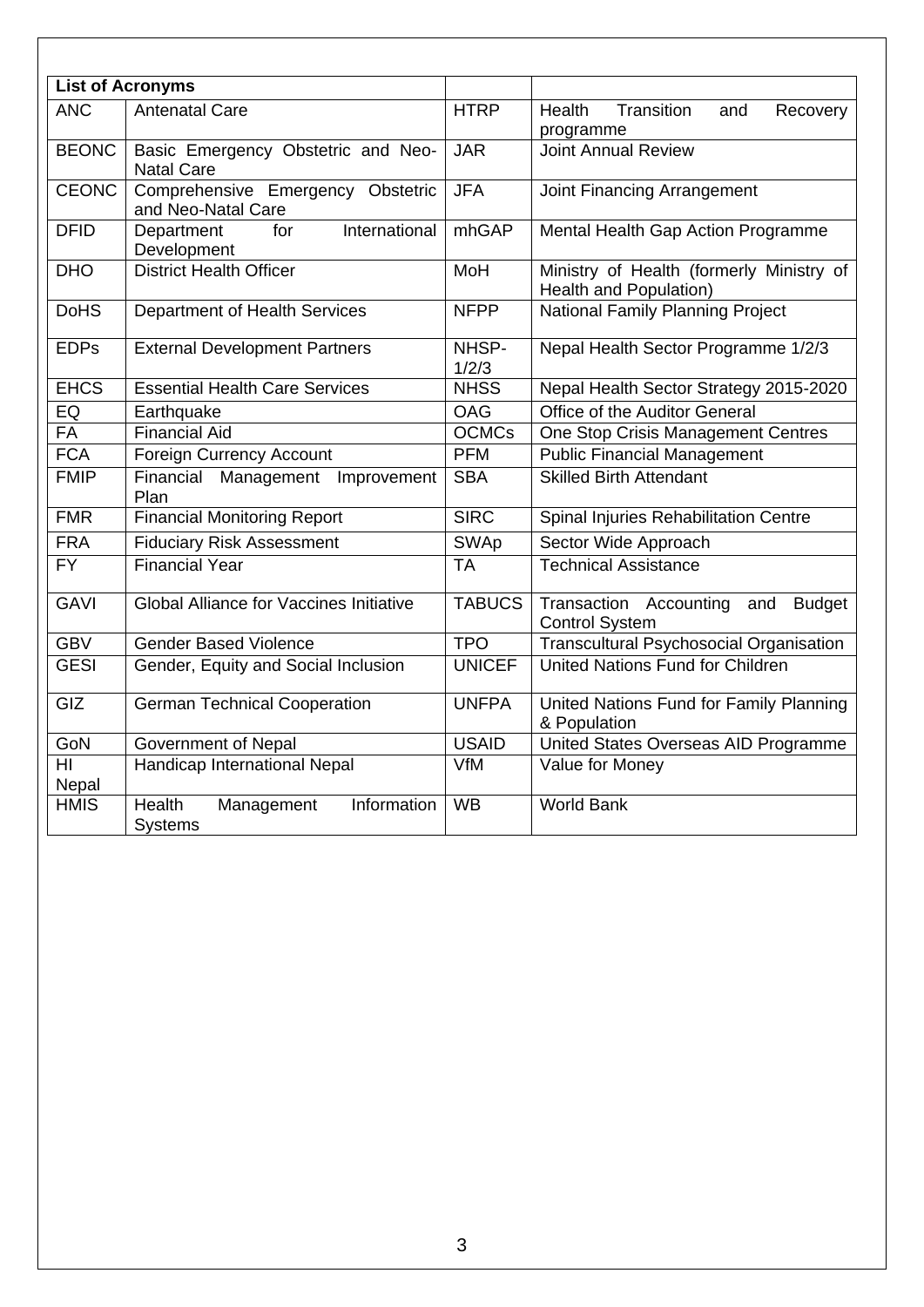# **A. Introduction and Context**

| DevTracker Link to    |                                               |
|-----------------------|-----------------------------------------------|
|                       | https://devtracker.dfid.gov.uk/projects/GB-1- |
| <b>Business Case:</b> | 203413/documents                              |
| DevTracker Link to    | https://devtracker.dfid.gov.uk/projects/GB-1- |
| Log frame:            | 203413/documents                              |

#### **Outline of programme and what it has achieved**

In April and May 2015, there were a series of catastrophic earthquakes and aftershocks in Nepal that resulted at an estimated 8,702 deaths, over 22,000 people injured, extensive damage to health infrastructure and referral systems and a major shock to health care delivery systems. Many of those injured suffered fractures, amputations and other serious injuries and needed ongoing care and rehabilitation. Stronger support services were also required for the people suffering from psychological trauma. Re-establishing a functioning health service was essential in order to deal with any localised outbreaks of disease, and to ensure that day to day health needs, were met. The health needs of women and girls were also flagged as a priority, including safe maternity and family planning services and prevention of gender-based violence (GBV).

The Health Transition and Recovery Programme (HTRP) was developed and agreed with Government of Nepal and donors, to restore health services in the 31 earthquake affected districts, with an emphasis on the 14 worst affected districts with a particular focus on three hard hit districts - Ramechhap, Dolakha and Sindupalchowk - aiming to: a) repair damaged Government health facilities; b) re-establish vital hospital and primary health care services, including immunisation, safe delivery services and family planning; c) provide additional support for rehabilitation, physiotherapy and psycho-social support services; and d) establish a tracking system to ensure that resources are available on time and used appropriately by those who need them.

The DFID programme initially provided up to £10 million over a 12-month period to ensure that the delivery of essential health services would continue or be restored as quickly as possible. Approximately £6 million was to be provided in the form of earmarked financial aid to the Health Sector Integrated District Health Programme (IDHP) budget line to support District Health Offices in up to 31 earthquake affected districts. The remaining £4 million was to support a combination of service contracts to provide rehabilitation, physiotherapy and psycho-social support services and technical assistance (TA) to track implementation and enhance the delivery of the earmarked financial aid (FA) and its assurance. An additional £353,000 was provided by USAID for the implementation of Family Planning activities, delivered through the HTRP TA, resulting in a total budget of £10,353,000 over the 12 month period.

Given the humanitarian context and need for rapid mobilisation of support, the TA and service delivery was procured through a single source contract with the existing health TA service provider for DFID's National Health Sector Programme II, Options Consultancy Services, partnering with Oxford Policy Management (OPM), HI Nepal, TPO and SIRC. The contract was output-based with a total of 51 output deliverablesaligned to the DFID HTRP log frame.

HTRP's implementation plan was approved by MoH on 2<sup>nd</sup> September 2015. Later that month Nepal's new Federal Constitution was approved but protests related to new state boundaries and ethnic representation led to a five-month unofficial blockade and a fuel crisis. This impacted on the delivery of the programme, most notably concerning the progress against the infrastructure objectives. These difficulties eased around March 2016 allowing the pace of programme implementation to increase. A no-cost extension was provided up end Oct 2016, including for HI Nepal, TPO and SIRC. At the same time approval of the Nepal Health Sector Programme 3 had been delayed, partly due to the earthquake, with a subsequent knock on affect for the procurement of the new TA suppliers. To ensure continuity in embedded TA at such a critical time, a costed extension of up to £850,000 until end March 2017 was agreed, with an additional 12 payment deliverables.

The HTRP outcome and output indicator results indicate that the programme has been successful. The restoration of a functioning health delivery system has been swift and impressive as demonstrated by health care utilization statistics. The programme played a major role in the progress towards repairs, reconstruction and improved standards regarding the health sector's physical infrastructure. The provision of rehabilitation, physiotherapy and psycho-social support services responded to a significant demand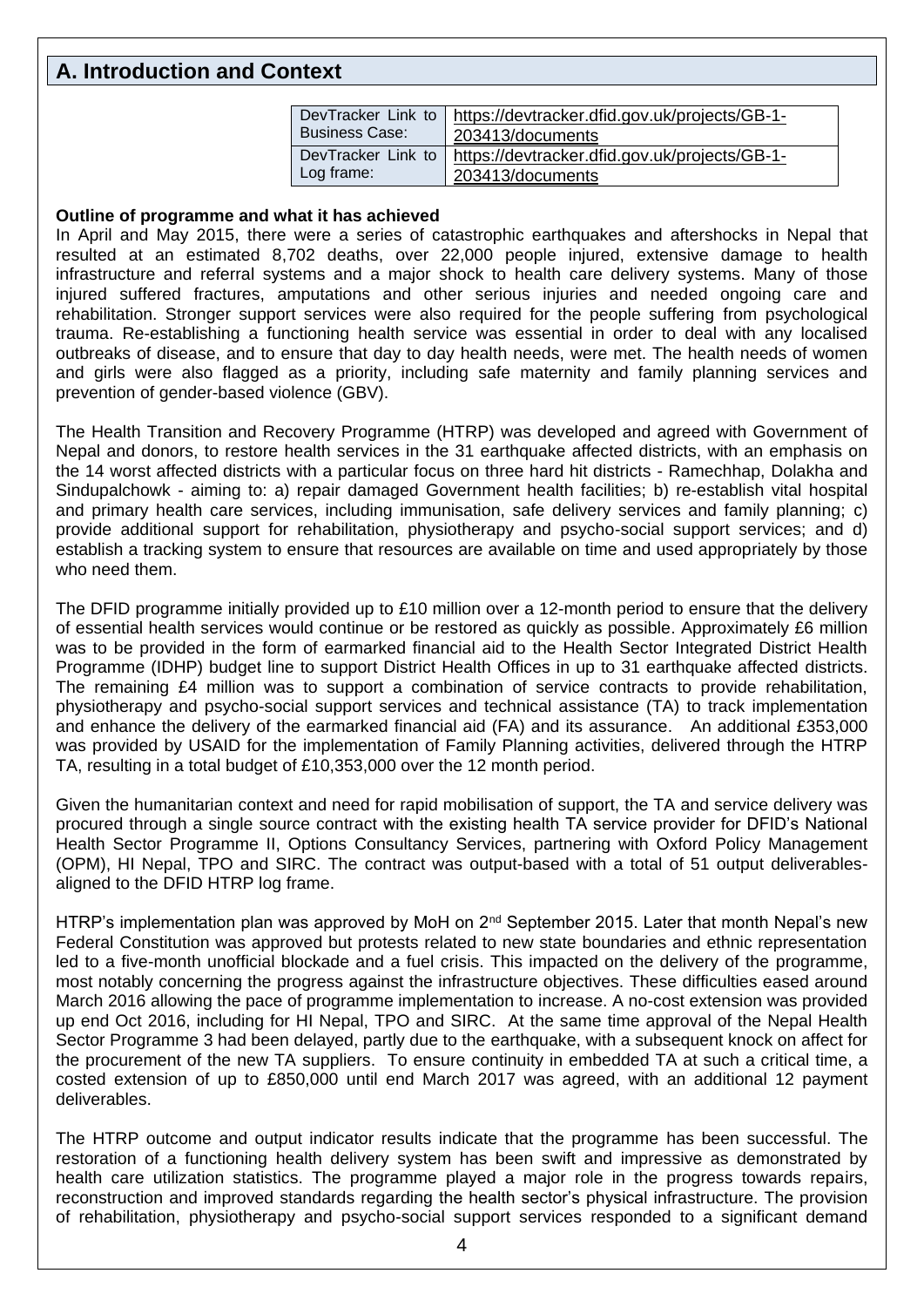however sustainability of the interventions may be negatively impacted due to the limited implementation timeframe. The quality assurance of the interventions in all areas has been satisfactory with a range of experts assessing the quality and providing guidance.

Stakeholders in the sector asserted that the earmarking of financial aid through the programme did not create distortions. The Financial Aid modality, providing funds to districts through government channels, gave the programme and the TA a justification, legitimacy and significant leverage to be involved in systems strengthening, budget allocations and policy dialogue. In the absence of this modality, it is likely that the MoH may not have been able to implement a number of system/policy initiatives such as financial management improvements though the roll-out of Transaction and Budget Control System (TABUCS) and the Financial Management Improvement Plan (FMIP), the support to the elaboration of the Consolidated Annual Procurement Plan (CAPP), the strengthening of the Health Information Management System (HMIS), the support for the Gender, Equity and Social Inclusion and social audits, and the policy dialogue and progress on the use of Visiting Providers, the mental health programme and the level of coordination of external partners, particularly related to infrastructure.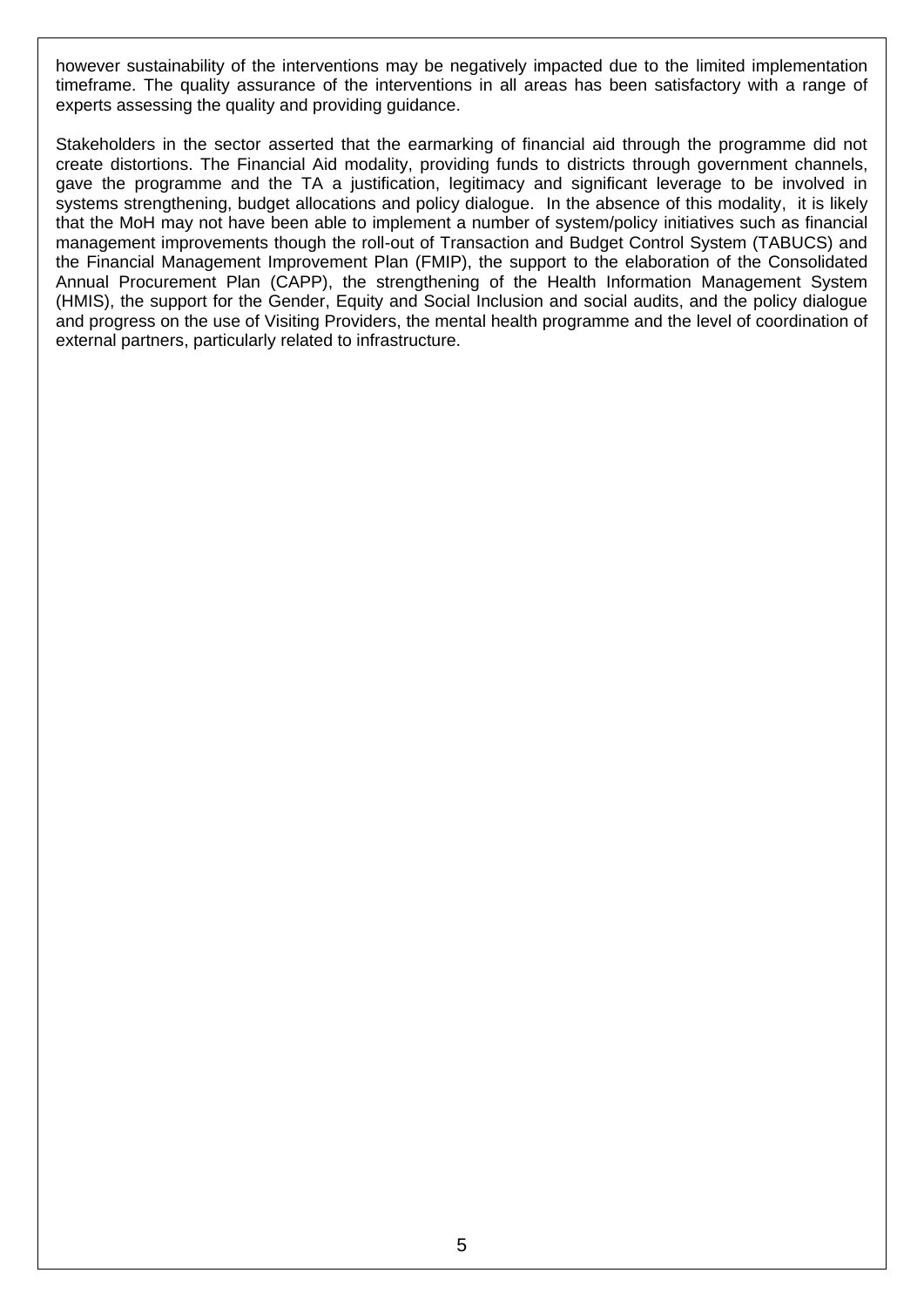# **B: PERFORMANCE AND CONCLUSIONS**

### **Overall Outcome Assessment**

The overall outcome is assessed as not having fully achieved the expected outcomes by the end of the programme as one outcome target on health care utilization was significantly exceeded while two other outcome targets were not achieved as per the following table:

| <b>Outcome Indicator</b>                                                                                                 | Target<br>(March 2017) | <b>Comment</b>                                                                                                                                                                                                                                                                                                                                                                                                                                                                                                                                                                                                                                                                                                                 |
|--------------------------------------------------------------------------------------------------------------------------|------------------------|--------------------------------------------------------------------------------------------------------------------------------------------------------------------------------------------------------------------------------------------------------------------------------------------------------------------------------------------------------------------------------------------------------------------------------------------------------------------------------------------------------------------------------------------------------------------------------------------------------------------------------------------------------------------------------------------------------------------------------|
| Number of<br>$1_{-}$<br>women<br>utilizing<br>girls<br>and<br>delivery services from<br>trained<br>health<br>a<br>worker | 70,000                 | Achieved and exceeded: 90,648 women and girls had utilized<br>delivery services from a trained health worker in the EQ affected 14<br>districts during the period July 2015 to February 2017 (Source: HMIS)<br>Note: The service utilization data for the month of March 2017 is not<br>reported to HMIS yet.                                                                                                                                                                                                                                                                                                                                                                                                                  |
| 2.<br>injured<br>Number<br>of<br>receiving<br>patients<br>physiotherapy<br>and<br>rehabilitation services                | 3,500                  | <b>Achieved and exceeded:</b> a total of 6381 earthquake affected<br>beneficiaries received support from HI Nepal and SIRC up to October<br>2016; of which 1351 were earthquake injured- 1,219 and 148<br>respectively (source: HI Nepal and SIRC).                                                                                                                                                                                                                                                                                                                                                                                                                                                                            |
| 3 <sub>1</sub><br>Number of people<br>receiving<br>psychosocial support                                                  | 10,000                 | Target not achieved: a total of 7,378 people with mental<br>health/psychosocial problems received psychosocial support: 3,991<br>received psychosocial support from community psychosocial<br>workers; 2,124 received mental health care from a health worker; 688<br>received counselling; 371 received specialised care; 4 were admitted<br>and 200 with mental health/psychosocial problems were referred. An<br>additional 6,895 participated in community based awareness raising<br>sessions on psycho-social issues and 194 (target 120) prescribers<br>trained on mhGAP HIG and 127 (target 120) non-prescribers trained<br>on psychosocial support. In retrospect the target (10,000) is not<br>considered realistic. |

The programme has delivered additional achievements and outputs, in particular helping to rapidly restore the functionality of health services and support systems improvements. At the outcome level it also made some, limited, steps to building the capacity of the Nepal health system to improve mental health issues. Overall the evidence provided justifies an A rating for the programme rating.

The Financial Aid component and the provision of technical assistance, in particular, the employment of district coordinators in the three most affected districts, supported the districts in rapidly restoring the functionality of public health services. Data shows that by November 2015 the use of basic health services in the earthquake affected districts were at levels broadly similar to the national average<sup>2</sup>. The programme has made critical contributions to the planning and budgeting of required civil works through rapid and detailed engineering assessments of all health facilities in the 14 earthquake-affected districts, including structure, utilities and land ownership status.

Subcontracting NGO-delivered psychosocial and rehabilitation services through a well-established key supplier in Nepal has been an effective mechanism for DFID to provide rapid support in an emergency context where there are gaps in existing public health services. However, substantial support to the NGOs and quality assurance of the deliverables has been required from NHSSP. While undoubtedly the project has made steps towards strengthening capacity of the Nepal health system to address mental health issues, there have been significant challenges which have compromised the sustainability of this progress, including the short-length of the capacity building programme.

Financial Aid, backed by TA, has facilitated the Ministry of Health (MoH) to understand the importance of specific programmes and treatments and to include them in the annual work plan and budget<sup>3</sup>. FA has also been instrumental in assisting MoH to develop better systems of managing spending, notably through encouraging the adoption of a FM Improvement Plan (FMIP), with follow-up taking place through a joint

1

<sup>2</sup> HFS Final report, January 2017.

<sup>&</sup>lt;sup>3</sup> Examples include: inclusion of psychotropic drugs in the list of free drugs, psychosocial counselling at district level, expansion of one stop crisis centres, a budget for TABUCS training, establishing of a separate entity oversee rebuilding/infrastructure related work.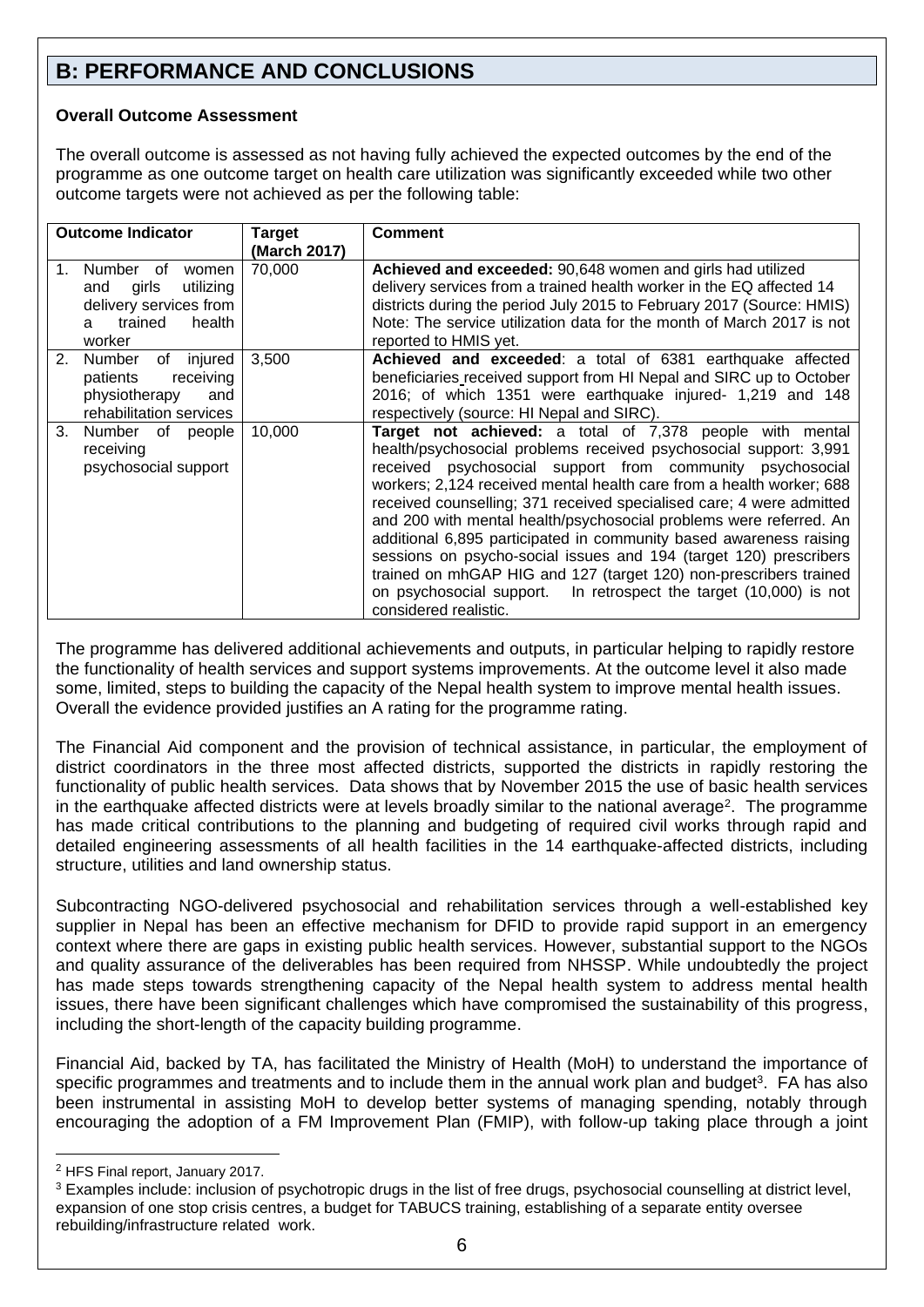donor-government finance committee. The expansion of the Transaction and Budget Control System (TABUCS) 4 , facilitated by support from HTRP TA, has enabled the more efficient use of MoH funds by expanding its use into a tool used in budgeting and planning.

The focus of HTRP has been support to primary care services. This has clear equity benefits compared to support for secondary and tertiary health care services, given the increased difficulty for the population to access the latter services. The programme has focused on the most affected districts and on the most vulnerable members in the community - pregnant women and newborns, those with serious injury and those requiring psycho-social support.

Overall, the risk matrix as outlined in the Business Case was adequate and the mitigation measures appropriate and well followed. The governance and fiduciary risks, rated as high, were managed well through the active engagement in the Financial Management Improvement Plan, the Procurement Improvement Plan, the roll-out of TABUCS, annual fiduciary reviews and the follow-up of audit queries.

The programme complied with the requirements of the Gender Equality Act. . In the context of the Gender Equality and Social Inclusion (GESI) Strategy, Equity Monitoring was added to the regular HMIS data collection indicating that the increased demands on health services in highly affected and remote areas were managed well by the district response to the earthquake. However, pre-existing issues, such as lack of roads, transportation, availability of staff and drugs were amplified in the immediate aftermath of the earthquake, especially for remote populations.

### **Output Score and Description**

The overall output score is assessed as A. The log frame lists 8 output indicators and targets of which 1 was significantly exceeded, 5 were achieved, 1 partially achieved and 1 not achieved but on track to do so (infrastructure works) by September 2017. Section C provides the details of the output indicators and the results achieved against them.

Remarkable achievements have been made despite delays incurred by force majeure, but the means of measuring these achievements has not been fully captured in the log frame. The most notable achievements include a) the swift assessment of the damage to the health sector infrastructure and equipment; b) the effective support to the MoH, both at central and district level, to coordinate the response from multiple agencies; c) the rapid restoration of health service delivery and utilization within three months after the earthquake through financial and technical assistance and through the mobilization of visiting providers and mobile teams for Family Planning; d) the roll-out of the Transaction and Budget Control System (TABUCS); e) and the initiation of much needed rehabilitation and psychosocial support services<sup>5</sup> and f) the support provided to policy development such as the implementation plan for the National Health Sector Strategy 2016-2020; adaptation of WHO's *Mental health Gap Action Programme Humanitarian Intervention Guide* (mhGAP-HIG) to the post EQ context, updating the free essential drugs list for psychotropic drugs and subsequent revision of the standard treatment protocols for psychiatric illness; and support to analysis, policy and planning for health sector governance and service delivery in a federal structure.

In the context of post-earthquake recovery, where specific needs emerge during implementation, the programme has shown that a flexible approach to output-based contracts is needed, allowing modification of deliverables to reflect ground realities.

#### **Key Lessons**

The Theory of Change outlined in the Business Case has remained relevant. Although a formal impact evaluation of this programme was not planned, there are numerous attempts to draw conclusions and

<sup>1</sup> <sup>4</sup> Transaction and Budget Control System (TABUCS) infrastructure was restored in 31 districts; a specific module was developed for EQ affected districts to enable better data capture of EQ expenditures, and data entry clerks were supported in the three focal districts.

<sup>5</sup> The 2008/2009 Nepal Maternal Mortality and Morbidity Study revealed that suicide is the leading cause of death among Nepali women of reproductive age but limited progress had been made in the provision of psychosocial support services since then. HTRP changed that with the training of 938 cadres, the revision of treatment protocols and the revision of the essential drug list to incorporate second generation psycho-tropic drugs.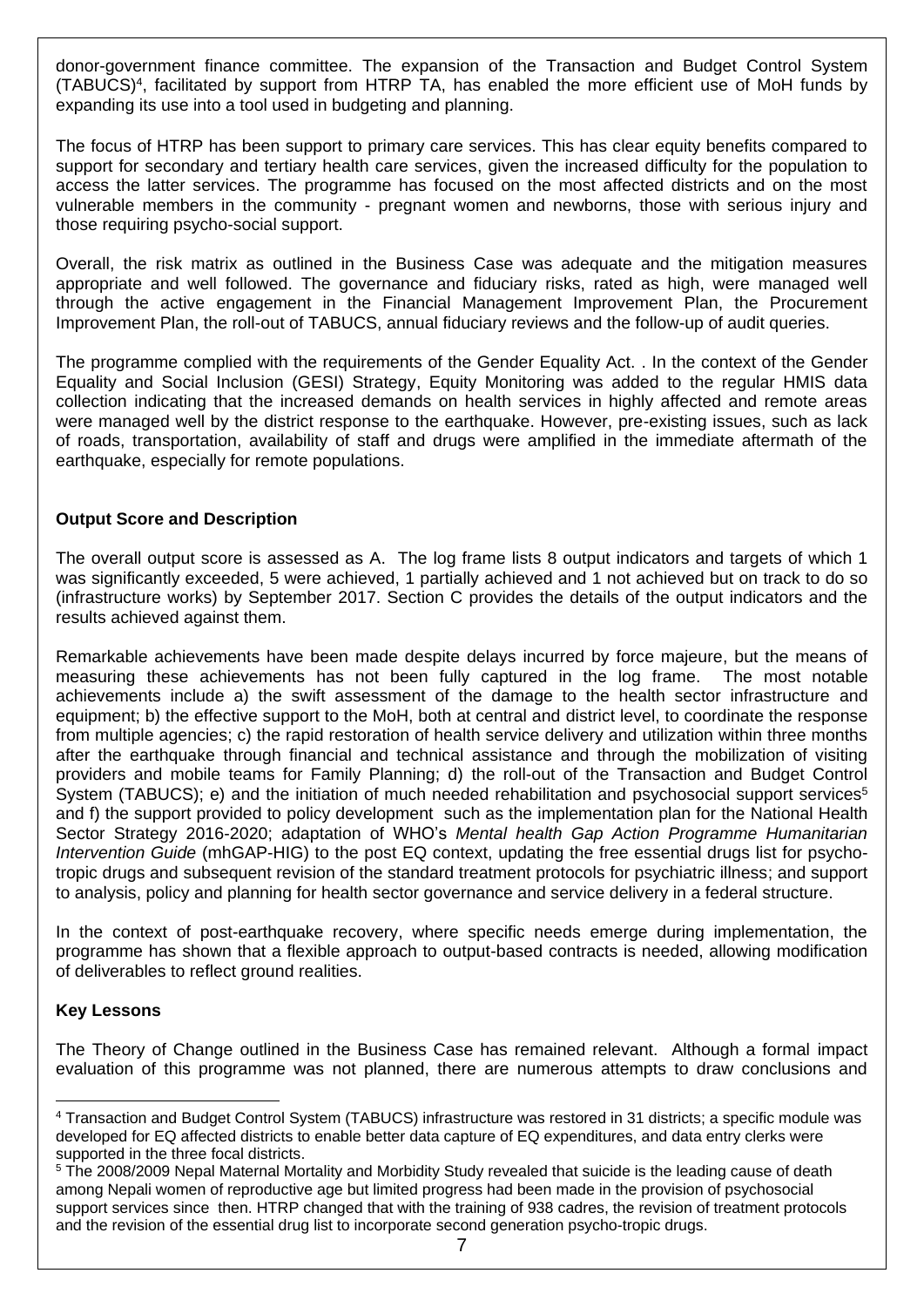lessons learned from various aspects of programme design and implementation, including the external review of the programme through this PCR, several in-country lessons learned initiatives organized by the Ministry of Health and NHSSP, and the planned independent compilation of documentation of the experiences and lessons learned - forthcoming.

External verification and evaluation of some of the more innovative approaches, such as the family planning visiting providers and the employment of NGO implementing partners were planned, are either completed (the visiting providers initiative) or in progress (the employment of NGO implementing partners) and part of the lessons learned documentation.

Key lessons are:

### **Strategic level:**

**(1)** The Financial AID modality, providing funds to districts through government channels, gave the programme and the TA a justification, legitimacy and significant leverage to be involved in systems strengthening, budget allocations and policy dialogue and this modality should be replicated whenever possible. In addition, the familiarity of this modality allowed a swift response with known mechanisms and largely known risks.

**(2**) A full technical damage assessment is essential to enable sound infrastructure planning and coordinated use of resources post-earthquake. It also achieves greater Value for Money as Rapid Assessment techniques from non-technical actors are not adequate, may lead to distorted allocations of scarce resources and has to be repeated to gain additional data for planning and budgetary purposes, thus creating additional costs and time delays.

**(3)** The perspectives of EDPs interviewed provide a very positive impression of the partnership between the government, the EDPs and the NHSSP TA team. This partnership has matured over many years and is in fact one of the reasons that the programme could respond quickly and effectively. Fundamental was the social capital built between the NHSSP TA team, the MoH and the EDPs that allowed for well-coordinated and well-designed support structures and processes. This was in contrast to the well-meant but often not well coordinated efforts from agents outside of this partnership.

**(4)** Subcontracting NGO-delivered psychosocial and rehabilitation services through a well-established key supplier in Nepal has been an effective mechanism for DFID to provide rapid support in an emergency context. However, substantial support to the NGOs and quality assurance of the deliverables has been required from NHSSP.

**(5)** In the context of post-earthquake recovery where specific needs emerge during implementation, a flexible approach to output-based contracts is needed, allowing modification of deliverables to reflect ground realities.

## **Sectoral/technical level:**

**(1)** The Visiting Provider approach is a cost-effective modality for increasing the coverage of FP services including remote areas (recent evaluation and cost-effective analysis conducted by HERD/Mott McDonald). **(2)** The major factors undermining sustained strengthening of Comprehensive Emergency Obstetric Care (CEONC) at district level relate to the entire thematic area of Human Resources, but especially the issue of frequent transfers and, consequently, frequent lack of available of staff.

**(3)** Approaches used for Quality Improvement at health facility levels (both hospitals and rural health facilities), using self-assessment action planning process, infection prevention demonstration and on-site capacity enhancement of service providers are appreciated by all health workers and management committees and have led to improved Quality of Care within a short period.

**(4)** The need for mental health services is very high in the community after the earthquake. There is high stigma and low mental health literacy in the community but there is a willingness of primary health care workers and female community health volunteers to provide mental health services. Female Community Health Volunteers (FCHVs) and Community Psychosocial Workers (CPSWs) are very effective at the grass root level in identifying potential cases and referring to health care services.

**(5)** HMIS data in the three focus districts where the Equity Monitoring was carried out indicated that the increased demands on - and disruptions to - the health services in highly affected and remote areas were managed well by the district response to the earthquake. However, community reports from the Equity Monitoring exercise reflected that strong contextual barriers such as lack of roads, transportation, availability of staff and drugs hinder access to services in remote VDCs, which amplified pre-existing inequities in access, especially for remote populations.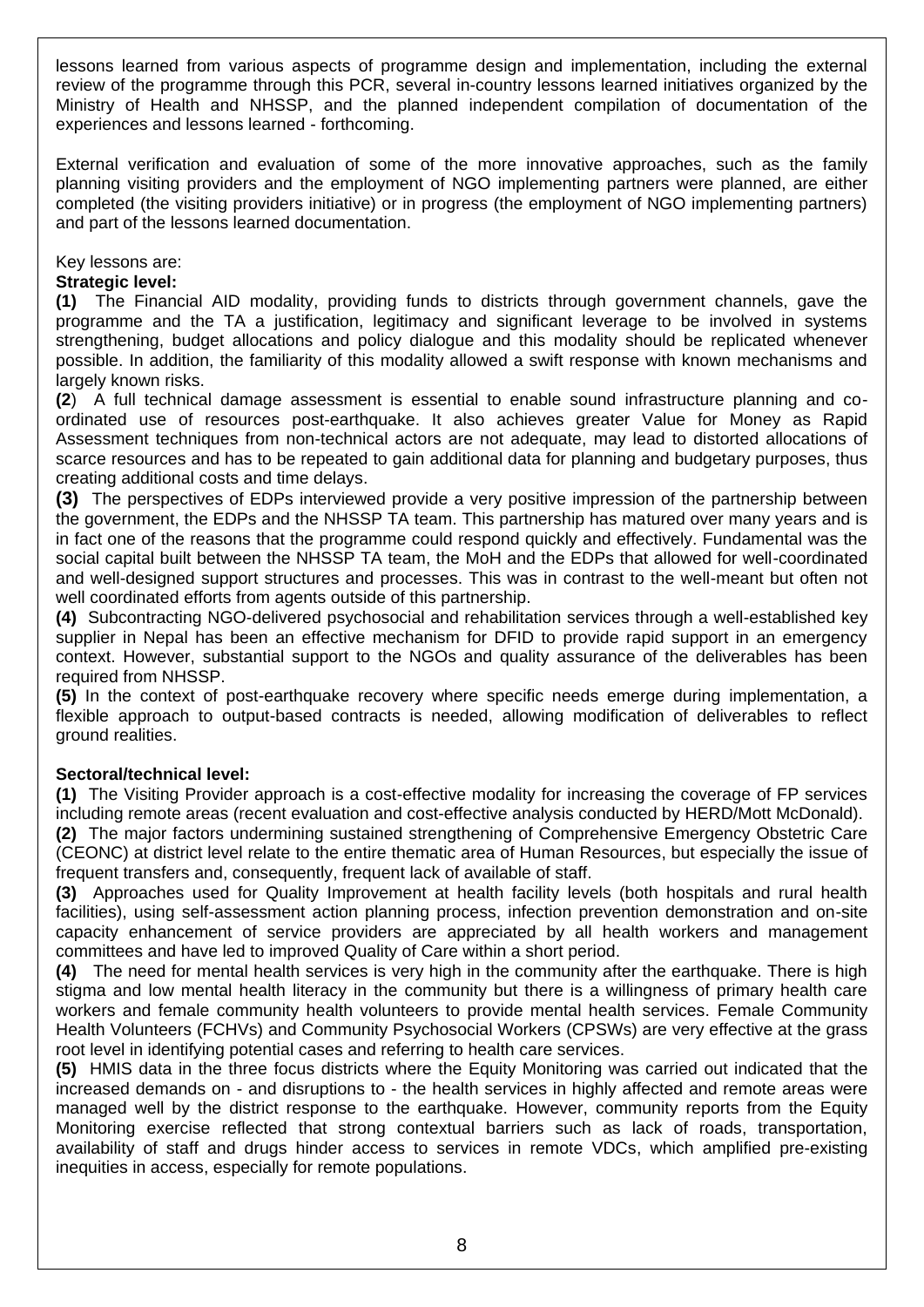**(6)** The elaboration of guidelines, standards and specifications for earthquake resistant infrastructure in the health sector in Nepal was crucial to guide all partners responding to the earthquake and is thought to help prevent reoccurrence of recent structural failures.

### **Lessons shared with partners**

(i) A meeting for 50 partners that had signed MOUs with the Ministry of Health was held on the 31<sup>st</sup> January 2017. The reports presented at the meeting are on the NHSP website: nhsp.org.np

*Post Disaster Health Infrastructure Documents, Progress Review January 31st 2017*

(ii) Safe Motherhood Network Federation Conference 13-15 November 2016

"*Contraceptive discontinuation in Nepal: Implications for quality of care"* Authors: Dilli Raman Adhikari (FHD), Rajendra Gurung (NHSSP)

*"Trend and determinants of FP use among married youth in Nepal"* Authors: Yuba Raj Paudel, Grishma Pradhan (NHSSP)

(iii) Safe Motherhood Network Federation Conference Kathmandu 13-15 November 2016

"*Functionality & Continuity of Comprehensive Emergency Obstetric and Newborn care (CEONC) services in Nepal: improved access and reaching the unreached"* Authors: Punya Paudel (FHD), Indra Prajapati(NHSSP)

*"Improving Quality of Maternal and Newborn Health Services in EQ Affected Districts: Experiences of Quality Improvement at Birthing Center"* Authors: Kamala Shrestha, Maureen Dariang (NHSSP)

(iv) A Knowledge Café was held on the  $7<sup>th</sup>$  December 2016 to get the views of EDPs and INGO/NGOs on holistic care versus support for RH-MNH in the post-EQ setting. This was to respond to the Recommendations of the Annual Review June 2016: Recommendation 7 '*The Project Review (PCR) to consider whether just supporting Birthing Centres rather than a Health Post as a whole was the best approach and make recommendations for future EQ response programmes*'.

#### **Revisions of the log frame**

Revisions were finalised in October 2016, as recommended in the annual review of June 2016. The fact that output indicators and milestones for 2.1 and 2.2 are the same as outcome indicators 2 and 3 was not addressed in the October 2016 revision. However, substantial changes to logframes are not usually recommended to short duration programmes and when the logframe was reviewed the psychosocial and rehabilitation components were near to completion and it was agreed not to include additional indicators to measure their performance at such a late stage.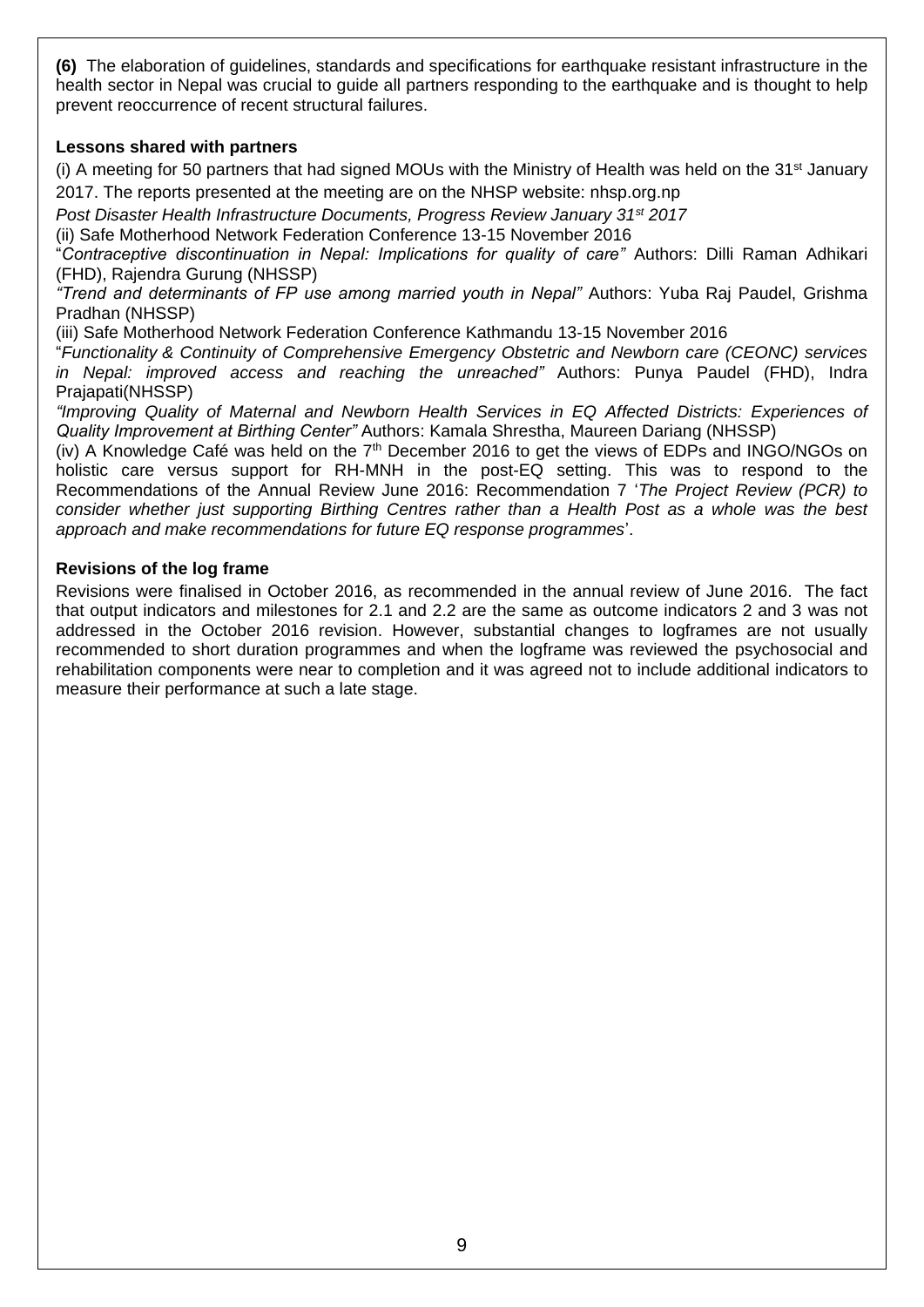# **C: DETAILED OUTPUT SCORING**

| Output Title   Restore functionality of health facilities to deliver essential health care services |  |          |                                              |     |
|-----------------------------------------------------------------------------------------------------|--|----------|----------------------------------------------|-----|
| Output number per LF                                                                                |  |          | <b>Output Score</b>                          |     |
| Risk:                                                                                               |  | Moderate | Impact weighting (%):                        | 60% |
| Risk revised since last<br>AR?                                                                      |  | N        | Impact weighting %<br>revised since last AR? | N   |

| Indicator(s)                               | <b>Milestones</b>  | <b>Progress</b>                                               |
|--------------------------------------------|--------------------|---------------------------------------------------------------|
| 1.1 Number of health                       | Target March 2017: | <b>Not Achieved:</b>                                          |
| facilities meeting basic                   |                    | 873 government health facilities were routinely               |
| infrastructure, human                      | 957                | reporting their activities on a monthly basis by              |
| resource and drugs to deliver              |                    | March 2017. This compares to 889 in March                     |
| essential health services                  |                    | 2015 <sup>6</sup> . By March 2017, however, all (100%)        |
|                                            |                    | health facilities above and including health post             |
|                                            |                    | level were reporting. Lower level facilities (below           |
|                                            |                    | health post) are not required to routinely report<br>monthly. |
| Number<br>1.2 <sub>2</sub><br>οf<br>people | Target March 2017: | <b>Target Exceeded:</b>                                       |
| health<br>services<br>accessing            |                    | A total of 9,176,108 people accessed health                   |
| from public health facilities              | 6,000,000          | services from a public health facility during the             |
|                                            |                    | period July 2015 to February 2017. DFID                       |
|                                            |                    | attribution is estimated at 3,929,2097                        |
|                                            |                    | (EQ affected 14 districts) (Source: HMIS)                     |
|                                            |                    | Note: The service utilization data for the month of           |
|                                            |                    | March 2017 is not reported to HMIS yet.                       |
| 1.3 Number of health                       | Target March 2017: | Not achieved by end Mar 2017 but anticipated                  |
| facilities repaired or pre-                | Initially 9 were   | to be completed by September 2017:                            |
| fabricated facility established            | agreed for the     | The repair and/or construction of a total number              |
| to restore service delivery in             | revised logframe.  | of 5 health facilities had been completed by the              |
| three focal districts among                | DFID agreed to     | end of March 2017, a further 2 by May 2017 and                |
| the earthquake affected                    | adjust to 8 in Nov | the remaining health facility will be signed off as           |
| areas                                      | 2016.              | completed by September 2017                                   |

## **Key Points**

1

Note on the score: The overall A score for this output reflects the fact that the number of people accessing public health services, which is the most meaningful indicator of their functionality, was 50% greater than expected. This balances out the delays in repair/construction and the fact that the target for indicator 1.1 was set at an unrealistic level: all (100%) health facilities including below health post level reporting by March 2017<sup>8</sup>.

## **Restoration of the delivery of essential health services**

This activity was a priority in the immediate aftermath of the earthquake and it was designed to accomplish this through financial support and technical assistance. Achievements include:

 There is wide recognition that the availability and use of health services resumed very quickly after the earthquake, in some cases through the deployment of make-shift or semi-permanent structures such as tents and prefabricated units. Supporting agencies such as NHSSP, UNFPA and others (e.g. MSI and FPAN) mobilized visiting providers and mobile service teams that helped to meet FP needs immediately

 $7$  Based on contribution of DFID Nepal's earmarked health sector support to the IDHP recurrent expenditure budget line as a proportion of the total expenditure under that budget line (42.82%)

<sup>&</sup>lt;sup>6</sup> The PCR follows the proposition from the June 2016 annual review that the indicator is based on health facilities operating, be it in permanent or temporary accommodation and takes monthly HMIS reporting as the indicator.

<sup>&</sup>lt;sup>8</sup> Of the total 957 public facilities in the 14 earthquake affected districts, (only) 873 facilities reported to HMIS by March 2017. The reason for this is that the Community Health Units and Urban Health Clinics, which are under the Health Posts (HP) and Primary Health Care Centres (PHCC), are also listed as separate facilities. There are 137 such facilities in the 14 districts. Not all of these facilities, as in other parts of the country, report regularly as the higher facilities (HP, PHCC and hospitals) do. Many of them report by the end of the fiscal year.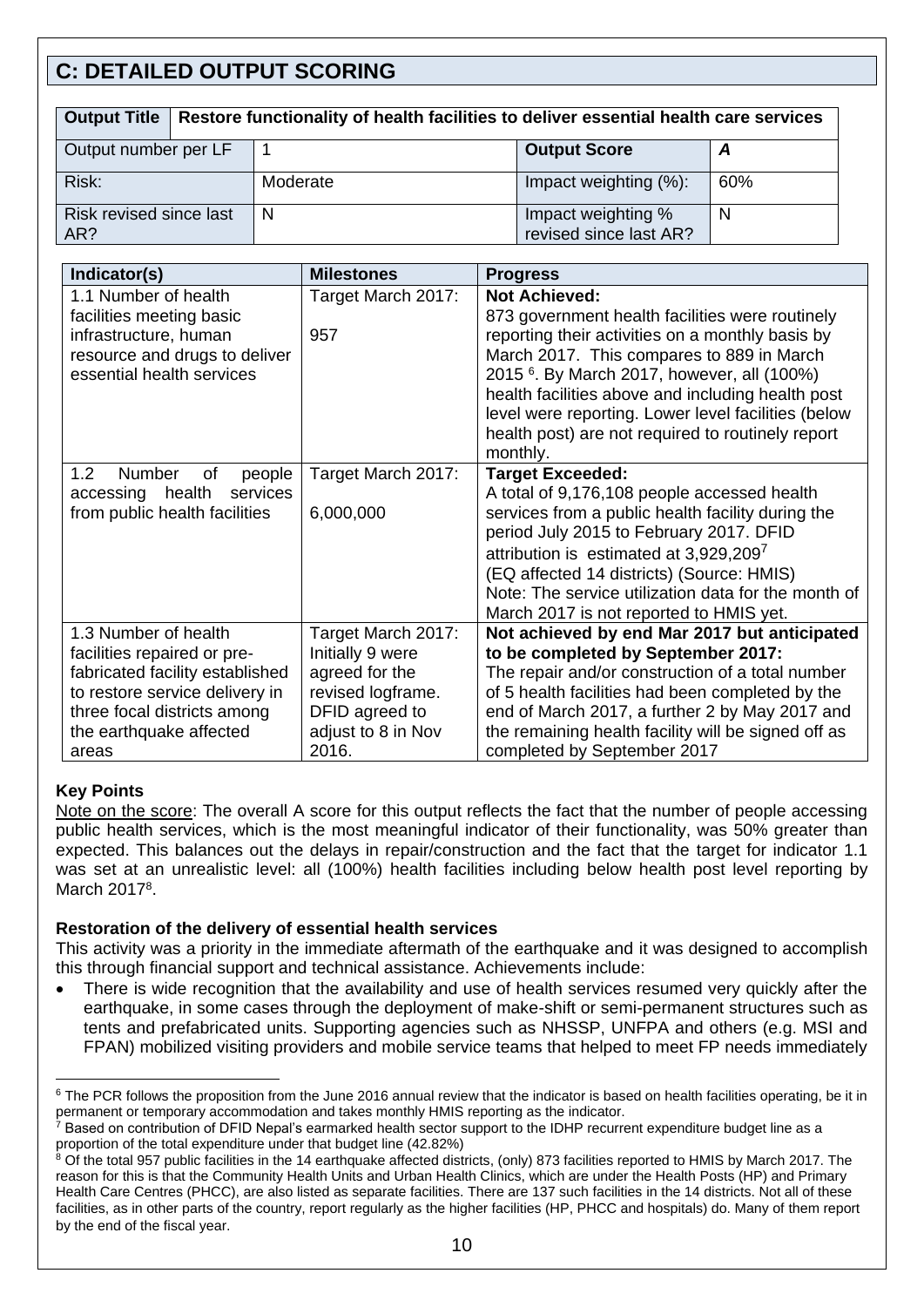after the earthquake. The Visiting Provider approach to family planning was evaluated as a costeffective modality for increasing the coverage of family planning services including remote areas<sup>9</sup> and should be scaled up.

- The Contraceptive Prevalence Rate in Ramechhap district, the focus district that the PCR team visited, was reported to have increased from 25% before the earthquake to 29% by the end of 2016. The HTRP TA provided targeted interventions into eight districts<sup>10</sup> with a focus on long-acting reversible contraceptive methods.
- Free referral for obstetric complications was implemented in Dolakha and Ramechhap districts, as a humanitarian activity and was well accepted by district stakeholders including district line agencies and ambulance providers.
- The Financial Aid component of the programme allowed MoH's Aama programme (maternity incentives) to continue uninterrupted and has been instrumental in helping sustain access to - and use of institutional delivery.
- As indicated by two representatives of two multilateral agencies (WHO and UNFPA), a good division of labour between the various External Development Partners resulted in a comprehensive response that supported all essential health services.

## **The use of public health facilities**

The Financial Aid component and the provision of technical assistance, in particular, the employment of district coordinators in the three most affected districts, supported the districts in restoring the functionality of public health facilities. Achievements include:

- The programme used approaches for Quality Improvement at health facility levels (both hospitals and rural health facilities), using self-assessment action planning processes, infection prevention demonstration and on-site capacity enhancement of service providers. The approach has been reported by health workers and management committees as being very supportive and having led to an improved Quality of Care.
- The Health Facility Survey collected data in the earthquake affected districts between October and November 2015, showing the use of basic health services in the earthquake affected districts at levels broadly similar to the national average<sup>11</sup>. Only one indicator, normal deliveries in health facilities, showed a level lower than the national average but anecdotal evidence suggests that that the uptake of institutional delivery has since improved. Access to basic health services and health commodities (including contraceptives) was disrupted for about a month after the earthquake.

#### **The repair and construction of health facilities**

In the 14 districts most affected by the earthquake, around 400 health posts, 24 primary health care clinics and two hospitals were completely or partially destroyed. Of 851 health facilities, only 250 were not affected by the earthquake. The programme has made critical contributions to the planning and budgeting of required civil works through rapid and detailed engineering assessments of all health facilities in the 14 earthquake-affected districts, including structure, utilities and land ownership status. Achievements include:

- The programme facilitated the design and signing of MoUs on the reconstruction and/or repair of health facilities between the MoH and external agencies and reviewed technical proposals from implementing agencies.
- The detailed engineering assessments were later extended to include all health facilities in 17 earthquake medium affected districts.
- The programme supported progress reviews organised by MoH on reconstruction work being undertaken by all partners.
- The reconstruction/retro-fitting/construction of all eight targeted health facilities is underway five health facilities were completed by the end of March 2017. Despite environmental factors and local delays, the remaining three health facilities will be completed soon.

## **Summary of response to programme issues raised in previous annual reviews**

All recommendations of the June 2016 annual review have been addressed.

**Recommendation:** to continue monitoring the progress and quality of the unfinished infrastructure work initiated under the programme.

<sup>1</sup> <sup>9</sup> According to an evaluation and cost effective analysis conducted by DFID's National Family Planning project

<sup>10</sup> Three DFID funded districts: Ramechhap, Dolakha, Sindhupalchowk; Five USAID funded districts: Sindhuli, Okhaldhunga, Lalitpur, Nuwakot, Gorkha

<sup>11</sup> HFS Final report, January 2017.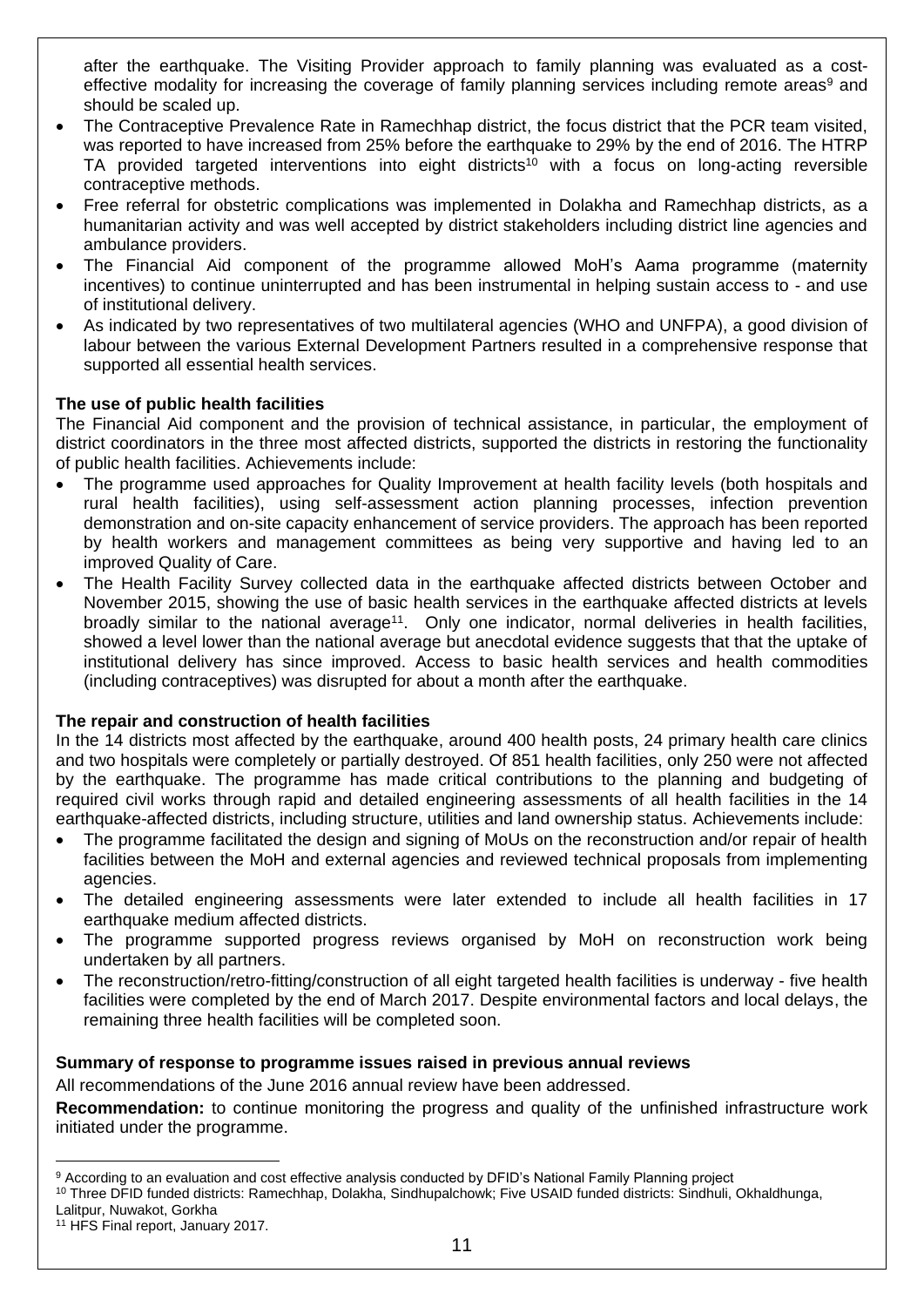| <b>Output Title</b>            | Access to psychosocial and rehabilitation services by people in earthquake<br>affected districts |       |                                              |            |
|--------------------------------|--------------------------------------------------------------------------------------------------|-------|----------------------------------------------|------------|
| Output number per LF           |                                                                                                  | 2     | <b>Output Score</b>                          | A          |
| Risk:                          |                                                                                                  | Minor | Impact weighting (%):                        | <b>20%</b> |
| Risk revised since last<br>AR? |                                                                                                  | N     | Impact weighting %<br>revised since last AR? | N          |

| Indicator(s)                                                                                     | <b>Milestones</b>            | <b>Progress</b>                                                                                                                                                                                                                                                                                                                                                                                                                                                                                                                                                                                                                                                                                                                                           |
|--------------------------------------------------------------------------------------------------|------------------------------|-----------------------------------------------------------------------------------------------------------------------------------------------------------------------------------------------------------------------------------------------------------------------------------------------------------------------------------------------------------------------------------------------------------------------------------------------------------------------------------------------------------------------------------------------------------------------------------------------------------------------------------------------------------------------------------------------------------------------------------------------------------|
| 2.1 Number of people<br>receiving<br>psychosocial support<br>in earthquake<br>affected districts | Target March 2017:<br>10,000 | <b>Partially achieved:</b> a total of 7,378 people with mental<br>health/psychosocial problems received psychosocial<br>support: 3,991 received psychosocial support from<br>community psychosocial workers; 2,124 received mental<br>health care from a health worker; 688 received<br>counselling; 371 received specialised care; 4 were<br>admitted and 200 with mental health/psychosocial<br>problems were referred. An additional 6,895 participated<br>in community based awareness raising sessions on<br>psycho-social issues and 194 (target 120) prescribers<br>trained on the Mental Health Gap Action Programme<br>(mhGAP) Humanitarian Intervention Guide (HIG) and 127<br>(target 120) non-prescribers trained on psychosocial<br>support. |
| 2.2 Number of people<br>receiving                                                                | Target March 2017:           | Achieved and exceeded: a total of 6381 earthquake<br>affected beneficiaries received support from HI Nepal and                                                                                                                                                                                                                                                                                                                                                                                                                                                                                                                                                                                                                                            |
| physiotherapy and<br>rehabilitation support<br>from earthquake<br>affected districts             | 3,500                        | SIRC up to October 2016; of which 1351 were earthquake<br>injured- 1,219 and 148 respectively (source: HI Nepal and<br>SIRC).                                                                                                                                                                                                                                                                                                                                                                                                                                                                                                                                                                                                                             |

## **Key Points**

In addition to the services provided by the NGOs as described below, the programme supported the establishment of One-Stop Crisis Management Centres and Social Service Units in selected hospitals. These centres and units strengthened the support to victims of rape, physical and mental abuse and mental health problems

## **Psychosocial Support**

The NGO Transcultural Psychosocial Organization (TPO) was subcontracted by Options to improve availability of services in focus districts. Achievements include:

- Development of contextually adapted standardised resources: TPO adapted WHO's Mental health mhGAP Humanitarian Intervention Guide (HIG), including training resources and standardised treatment protocols, to the local context.
- Development of capacity of community members to provide basic mental health and psychosocial support (MHPSS) services and establish referral mechanisms: community sensitisation sessions were delivered in the community to raise awareness (reaching 5431 community members); 52 community health workers (FVHCs) and non-prescribing health workers were trained to improve detection and referral; 116 prescribers were trained on mhGAP HIG to improve quality of care, and 127 nonprescribing health care workers were trained in psychosocial support. Training was supported with ongoing supervision and mentoring.
- Delivery of counselling services by newly trained Community Psychosocial Care Workers (CPSWs): CPSWs received 120 hours of training and delivered counselling services to 688 people.
- Coordination and advocacy with local and national governments: Using an approach based on experience and evidence generated from (DFID-funded) PRIME study, TPO worked closely with national MoH and local DHOs to advocate for the need for mental health service integration within the primary care system, which contributed to MoH formally assigning PHCRD as its focal unit for mental health, marking an important advance in identifying an institutional home to promote future work.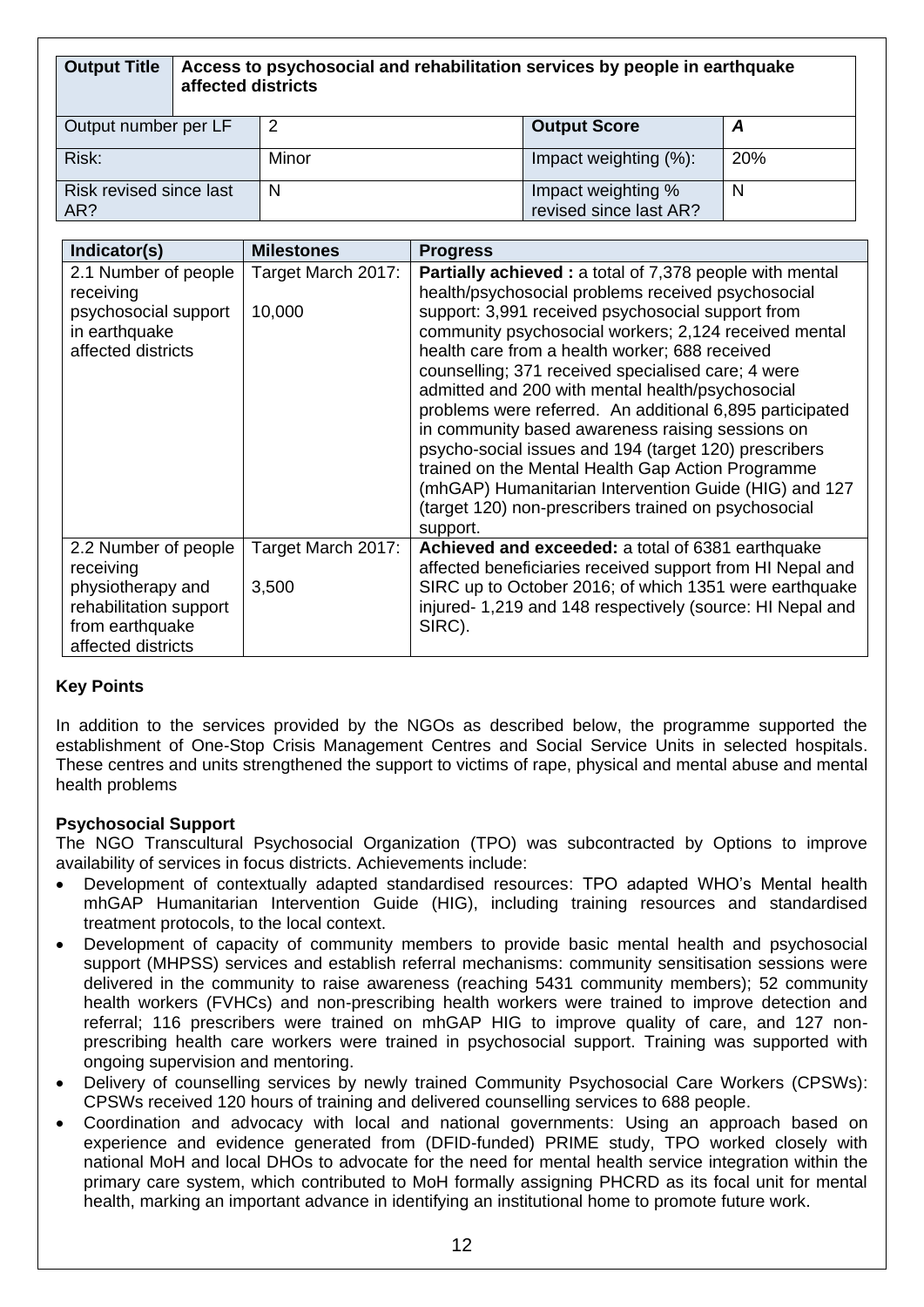The HTRP programme was instrumental in the revision of MoH's free drug list (to include newer, more effective psychotropic medications) in mid-2016, following sustained advocacy efforts from TPO.

The psychosocial support activities sought to address a significant and unmet need, in a difficult context in which it was estimated that 5-10% of people impacted by the emergency would suffer a mental health condition as a result.<sup>12</sup> Moreover, Nepal suffers from a severe shortage of mental health services, exacerbated by a lack of trained human resources and effective referral mechanisms, medication shortages, and social stigmatisation of mental illness. Given this context, HTRP targets were ambitious, particularly for a one-year programme. While undoubtedly the project made steps towards strengthening capacity of the Nepal health system to address mental health issues, there have been significant challenges which have compromised the sustainability of this progress. Some steps forward have been achieved, such as the funding for physiotherapy units at district hospitals and the funding for newly approved psychotropic drugs but ongoing advocacy is required. Nevertheless, the question can be raised whether the approach of a programme, which relied heavily on human resource training and upstream system strengthening, was most appropriate given the context and programme length. Instead, an approach mainly focused on service delivery might have led to a better achievement in terms of people supported. The additional focus on systems building may have been too ambitious, resulting in the target not met and an uncertain future for the mental health programme.

Lastly, the monitoring and evaluation framework for this element of the project does not assess impact. Indicators assess number of people trained, and numbers accessing services. However, it is unclear whether those trained continue to provide services, or what kind of support those accessing services received. Of note, the majority of people accessing counselling services received one session only (>80%). The lack of information in this domain precludes evaluation of the project's contribution to improving psychosocial outcomes for earthquake affected populations.

### **Rehabilitation**

Handicap International Nepal (HI) and Spinal Injury Rehabilitation Centre (SIRC) were subcontracted to provide rehabilitation services to an estimated 2000 people (out of a total of 22,000 injured following the earthquake) requiring follow-up long-term rehabilitation.

SIRC focused on spiral injuries. Achievements included:

- The provision of inpatient services (145 patients admitted), and provision of follow-up home visits to 217 patients following discharge.
- The conduct of home-based carer training programmes (107 home carers trained).
- Neuro-rehabilitation training for 50 nurses.
- Vocational training for 30 patients, including IT and sewing training packages.

HI had a broader remit to address rehabilitation needs identified in the early EQ response period, as well as to address gaps in rehabilitation services within Nepal's health system: Achievements included:

- Setup and equipment of functional physiotherapy units within seven health facilities, resulting in 4,617 people provided services (including 1,127 with EQ-related injuries) in hospital or via community outreach.
- National and district level training of health and rehabilitation professionals and social workers.
- Establishing a referral system, including standardised forms and guidelines, for hospital and community based services.

Activities were underpinned by a monitoring and evaluation framework which clearly linked them to improved outcomes, including strengthened clinical procedures and professional development, improved functional independence and fewer long-term adverse outcomes for service users.

Both NGOs capitalised on the recent establishment of the Disability and Rehabilitation Unit within Department of Health Services (under the Leprosy Control Division), as a central government focal point for disability. This policy window meant that the health system strengthening approach of these projects worked well and TRP support allowed activities to be based on strategic and systematic analysis of the health sector context, with activities designed to bolster existing support and respond to identified gaps, in addition to allowing the linking of disaster response with long-term health development plans.

<sup>1</sup> <sup>12</sup> WHO/UNHCR Mental Health Gap Action Programme Humanitarian Intervention Guide (mhGAP-HIG)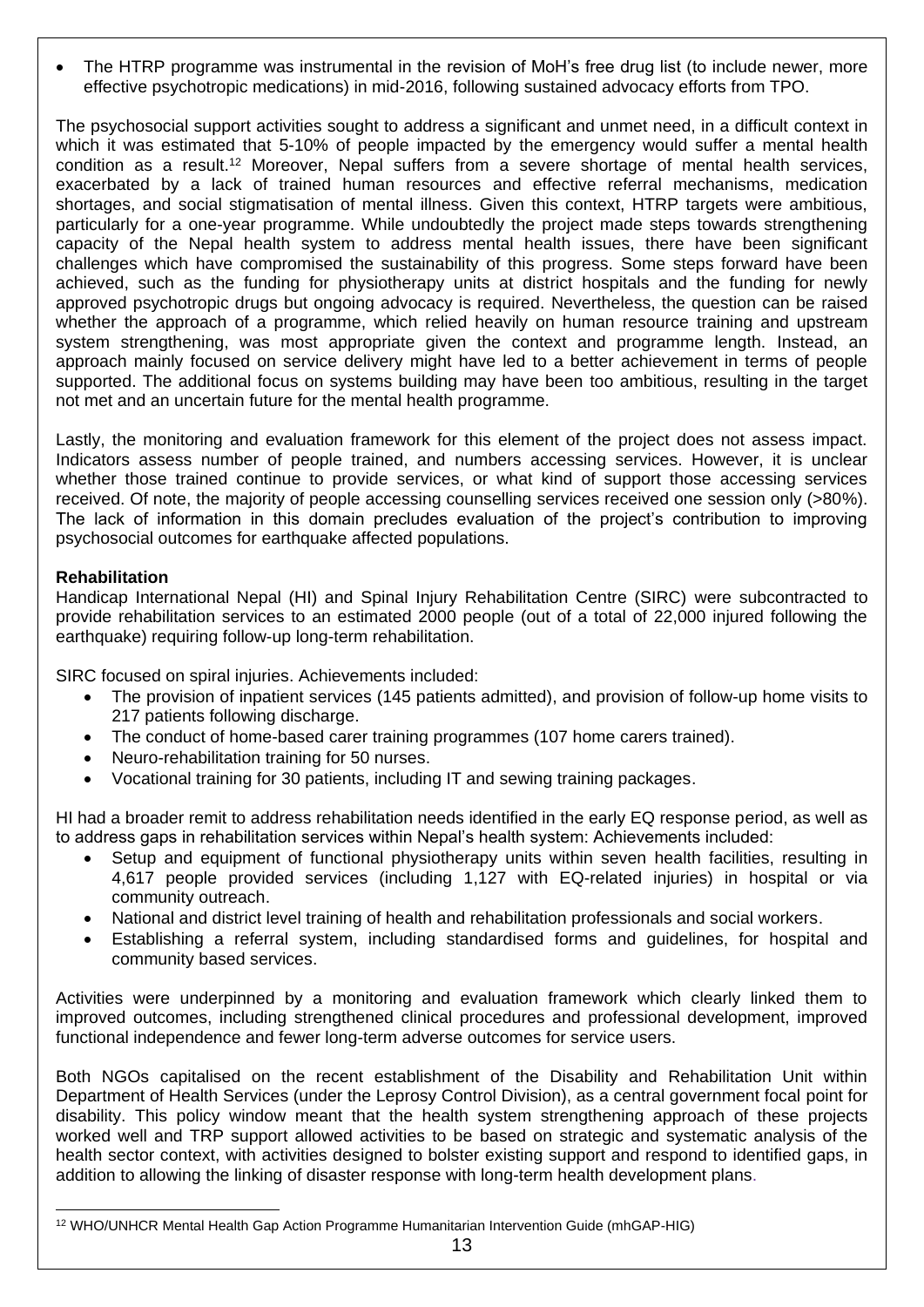#### **Summary of responses to issues raised in previous annual reviews (where relevant)**

The recommended equity analysis of key service indicators was undertaken in the final provider reports and a report on programme sustainability was completed in early 2017.

Efforts were also undertaken to prioritise which interventions should be advocated for integrating into future MoH AWPBs. This met with some success, as outlined earlier, but uncertainty remains, particularly in the context of decentralisation.

#### **Recommendations for future programmes**

Subcontracting NGO-delivered psychosocial and rehabilitation services through a well-established key supplier in Nepal has been an effective mechanism for DFID to provide rapid support in an emergency context where there are gaps in existing public health services. However, substantial support to the NGOs and quality assurance of the deliverables has been required from NHSSP.

In the context of post-earthquake recovery, where specific needs emerge during implementation, a flexible approach to output-based contracts is needed, allowing modification of deliverables to reflect ground realities.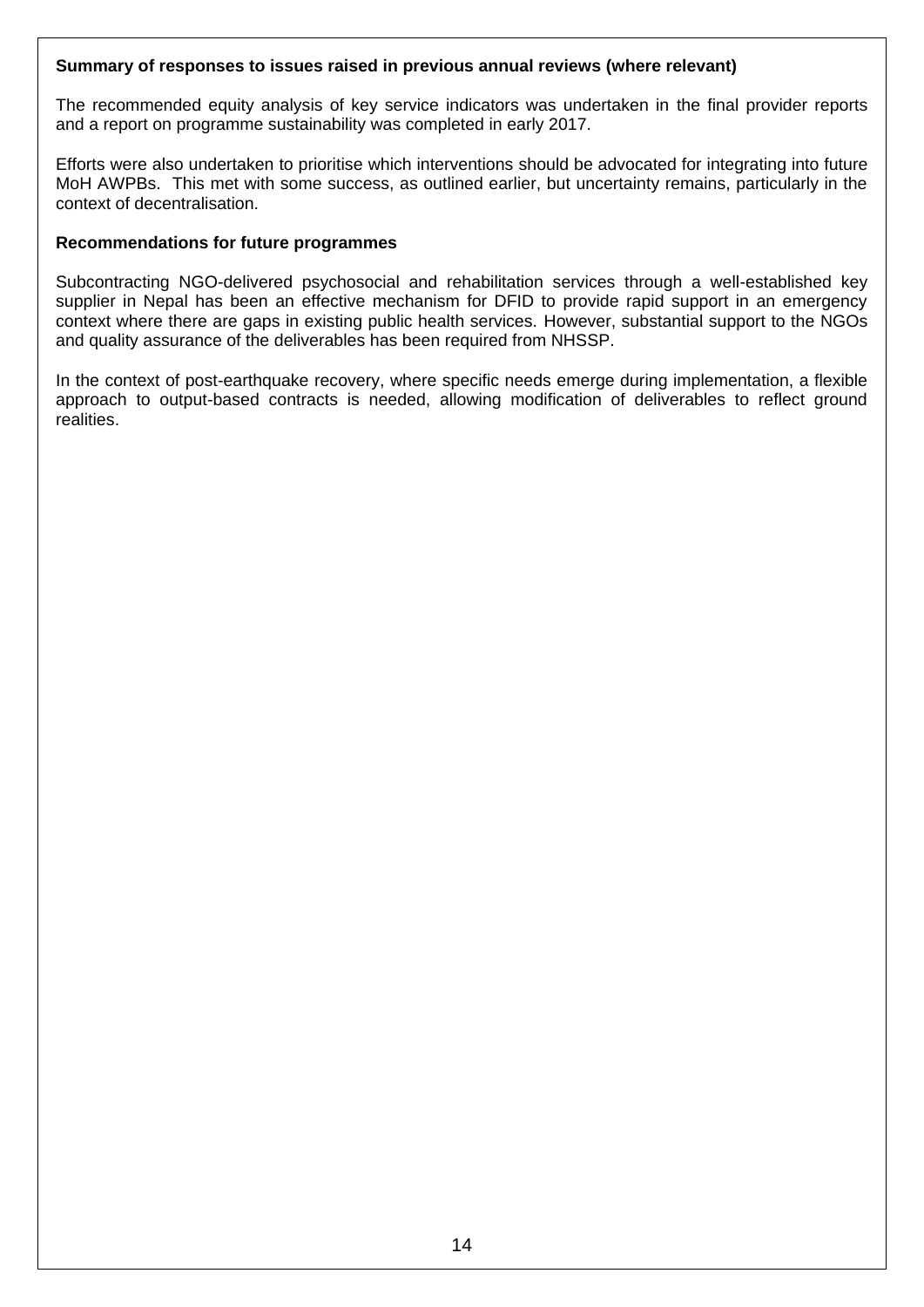| <b>Output Title</b>         | Restoration of health system's capacity to plan, manage and monitor post-<br>earthquake health and wellbeing needs |                          |                                              |            |
|-----------------------------|--------------------------------------------------------------------------------------------------------------------|--------------------------|----------------------------------------------|------------|
| Output number per LF        |                                                                                                                    | <b>Output Score</b><br>A |                                              |            |
| Risk:                       |                                                                                                                    | Minor                    | Impact weighting (%):                        | <b>20%</b> |
| Risk revised since last AR? |                                                                                                                    | N                        | Impact weighting % revised<br>since last AR? | N          |

| Indicator(s)                                                                                                             | <b>Milestones</b>                                                                                                                                            | <b>Progress</b>                                                                                                                                                                                    |
|--------------------------------------------------------------------------------------------------------------------------|--------------------------------------------------------------------------------------------------------------------------------------------------------------|----------------------------------------------------------------------------------------------------------------------------------------------------------------------------------------------------|
| 3.1 District level post-<br>disaster response and<br>recovery plan prepared                                              | Target March 2017: None<br>listed. The baseline was:<br>District level post disaster<br>response and recovery<br>plans were completed by<br><b>July 2015</b> | Achieved:<br>District coordinated plans for transition and<br>recovery developed by three DHOs                                                                                                     |
| 3.2 Health sector recovery<br>and transition plans<br>implemented                                                        | Target March 2017:<br>Health sector recovery<br>and transition plans<br>implemented                                                                          | Achieved:<br>Health sector transition and recovery plan<br>implemented in all programme focus districts                                                                                            |
| 3.3 Health sector recovery<br>and transition plans<br>regularly monitored using<br>HMIS and other<br>information sources | Target March 2017:<br>Health sector transition<br>and recovery plans and<br>their progress reviewed                                                          | Achieved:<br>Health sector recovery and transition plans in<br>all programme focus districts have<br>been<br>regularly monitored using HMIS and other<br>sources and reported in quarterly reports |

## **Key Points**

HTRP provided district coordinators in the three focus districts to work in the District Health Office reporting to the DHO. The district coordinators helped the District Health Office respond to the impact of the crisis. The coordinator presence helped the DHOs coordinate EDPs and other actors including the rational allocation of external resources*.* Other partners provided valuable support as well, for information and documentation needs (WHO) and peripheral planning (USAID-funded Health for Life).

## **HTRP support for integrated district planning**

The achievements under the planning, implementation and monitoring of the health sector recovery and transition plans include:

- In the three districts supported by DFID-NHSSP, a district integrated plan for recovery and transition was developed by all partners involved. The HTRP district coordinator played a significant role in assisting the DHO to develop the integrated district plan with partners.
- The district coordinated plans focused on access to and provision of quality maternal new-born and child health, family planning, psychosocial support, injury rehabilitation and other RH services including gender based violence from district hospital level to community level.
- The plans included infrastructure repair and reconstruction including WASH facility, equipment and furniture. Also included were health system issues such as human resources, improving the referral system, monitoring and evaluation including e-reporting by health facilities and equity monitoring. Community level awareness and demand creation activities mainly focused on strengthening the services provided by the Female Community Health Volunteers.
- Activities from more than 15 partners in Dolakha and Sindhupalchowk and 10 partners in Ramechhap were included in the coordinated district plans. This has facilitated the channelling of scarce resources to needed areas and has avoided duplication.
- A number of processes were used to monitor progress in EQ affected districts including supporting the MoH to re-establish HMIS and to strengthen the Early Warning and Reporting System (EWARS), and, by the end of the programme, most public health facilities reported their activities regularly through HMIS (see also under Output 1.1).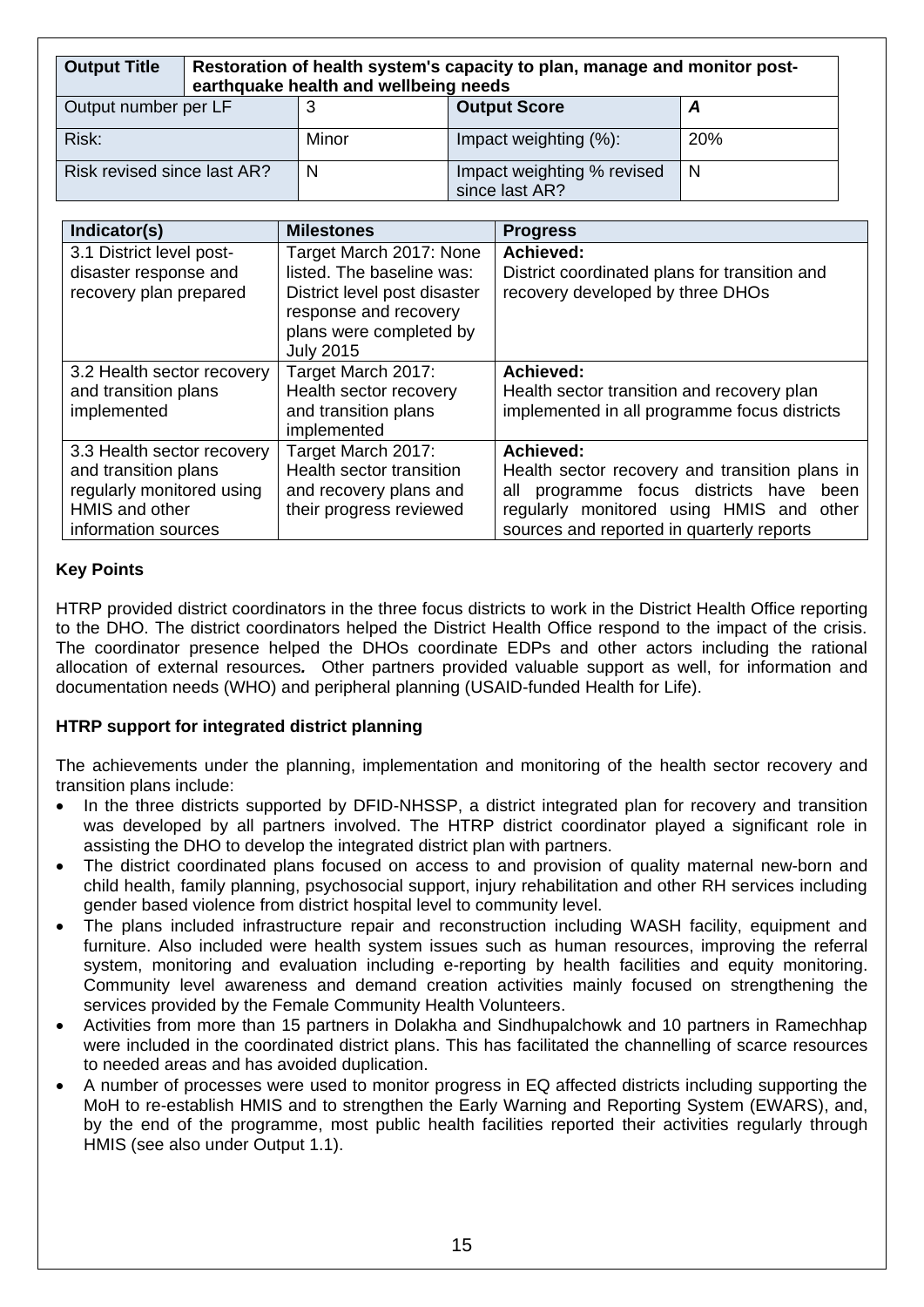#### **Health information**

In addition, to efforts to re-establish HMIS in EQ affected districts, DFID's TA and health advisers contributed to the development, implementation and analysis of the National Health Facility Survey (UNICEF-led), completed in 2016, and the National Demographic and Health Survey (USAID-led) in 2017. These provide a useful source of progress and comparison data that can help identify and target where further effort is needed in the restoration of health services. As noted earlier, most indicators show that an improvement above pre-EQ levels and indeed better performance than many other non-EQ affected districts. DFID and other EDPs should take this into account in their policy dialogue with the MoH, when developing their new strategies and in the identification of any focus districts, while ensuring that efforts are continued to sustain these gains.

#### **Summary of responses to issues raised in previous annual reviews (where relevant)**

The level to which the HTRP TA has been able to strengthen processes, systems and capacity of the MoH/DHoS/DHO to enable strong sector coordination to future earthquakes is uncertain given the likely changes in institutional arrangements and changing functions and responsibilities during and after the devolution. However, future administrative and programme staff should be able to tap into the extensive resources produced in the form of templates, guidelines, lessons learned and examples provided.

#### **Recommendations for future programmes**

It will be important for DFID to engage with other External Development Partners (EDPs) on changing disaster preparedness modalities as the devolution in Nepal evolves and changes in decision making, operational structures and procedures, and communications channels materialize.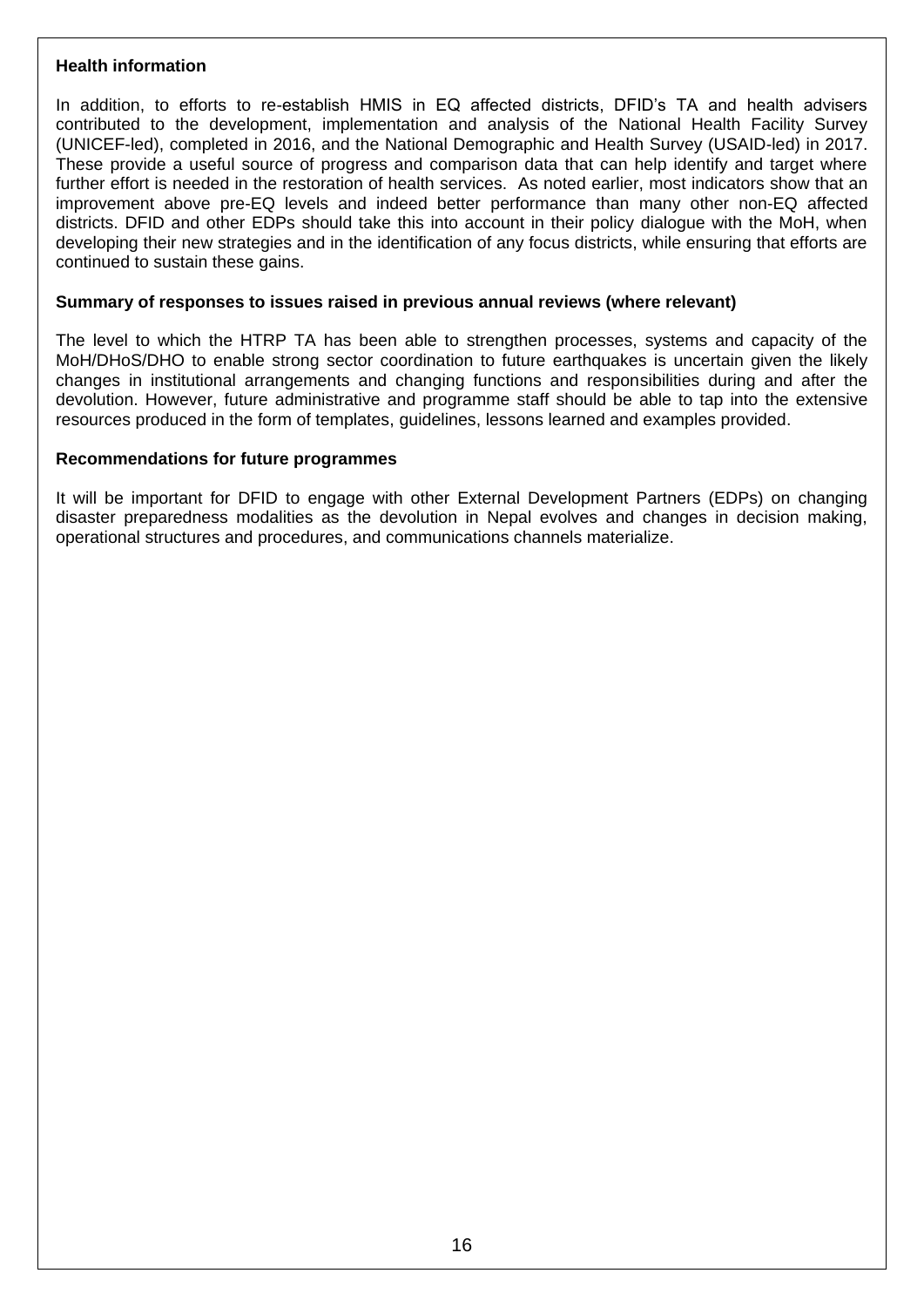# **D: VALUE FOR MONEY & FINANCIAL PERFORMANCE**

#### **Key cost drivers and performance**

The key cost drivers for earmarked financial aid (FA) were the expenditures in the GoN Integrated Health District Programme (IHDP) budget line for which DFID spending is earmarked, namely: (i) recurrent expenditure, including Aama-related maternity and transport incentives; (ii) supervision and training costs; (iii) drugs and medical supplies; and (iv) maintenance. 98.7% of the HTRP budget (£10.69 million out of £10.83 million) was spent at project completion, including the disbursement of all £6 million of HTRP FA support.

The key cost drivers for technical assistance (TA) are the cost of the 65 deliverables under the contract submitted to DFID. TA fee rates and international and national TA shares were monitored in accordance with contract provisions.

### **VfM performance compared to the original VfM proposition in the business case**

The Business Case noted historically high levels of allocative efficiency, and the opportunities to improve technical and administrative efficiencies. It prescribed the monitoring of a number of indicators. Performance against these indicators is set out in Annex 2.

Financial Aid, backed by TA, has facilitated the Ministry of Health (MoH) to understand the importance of specific programmes and treatments and to include them in the annual work plan and budget<sup>13</sup>.

FA has also been instrumental in assisting MoH to develop better systems for managing spending, notably through encouraging the adoption of a FM Improvement Plan (FMIP), with follow-up taking place through a joint donor-government finance committee. The expansion of TABUCS<sup>14</sup>, facilitated by support from HTRP TA, has enabled the more efficient use of MoH funds by expanding its use into a tool used in budgeting and planning. In particular, development of a TABUCS spending authorisation module has significantly reduced paperwork, saved a good deal of administrative time in obtaining spending authorisations and improved budget execution allowing MoH to spend 91% of their budget in FY 2016/17, compared to 80% in 2015/16 and 73% 2014/15.

Budget execution rates have risen significantly over the life of HTRP, although the share of spending in the last trimester has also risen. The latter is mainly due to: delays in budget authorisation and spending especially regarding procurement; slow cash advance clearance; and delayed reporting of grants provided to the autonomous hospitals. HRTP TA has supported MoH to address this issue by adding a separate authorisation module in TABUCS (see below), which is expected to reduce delays.

#### **Economy**

92% of TA usage (days) in HTRP was on significantly less expensive national consultants (see Annex2) – a greater share than in other comparable DFID programmes<sup>15</sup>.

#### **Efficiency**

1

A DFID-supported Health Infrastructure Information System enabled a refinement of reconstruction needs, with 24% fewer facilities being reconstructed and better prioritisation and matching of need to appropriate supporting agencies. HTRP TA was used concurrently in NHSSP and HTRP, enabling running costs to be shared, leading to more efficient TA and management inputs. Administrative and management costs and per unit training costs are low (see Annex 2). Furthermore, the budget allocation for EHCS has increased from 72% to 75% of the IDHP budget (in line with the general agreement between EDPs and government of Nepal), which will allow an increased population to receive primary health care services over time.

<sup>&</sup>lt;sup>13</sup> Examples include: inclusion of psychotropic drugs in the list of free drugs, psychosocial counselling at district level, expansion of one stop crisis centres, a budget for TABUCS training, establishing of a separate entity oversee rebuilding/infrastructure related work.

<sup>&</sup>lt;sup>14</sup> Transaction and Budget Control System (TABUCS) infrastructure was restored in 31 districts; a specific module was developed for EQ affected districts to enable better data capture of EQ expenditures, and data entry clerks were supported in the three focal districts.

<sup>&</sup>lt;sup>15</sup> Comparison was made with the Kenya MANI, Bangladesh UHSP and India Odisha WASH programmes.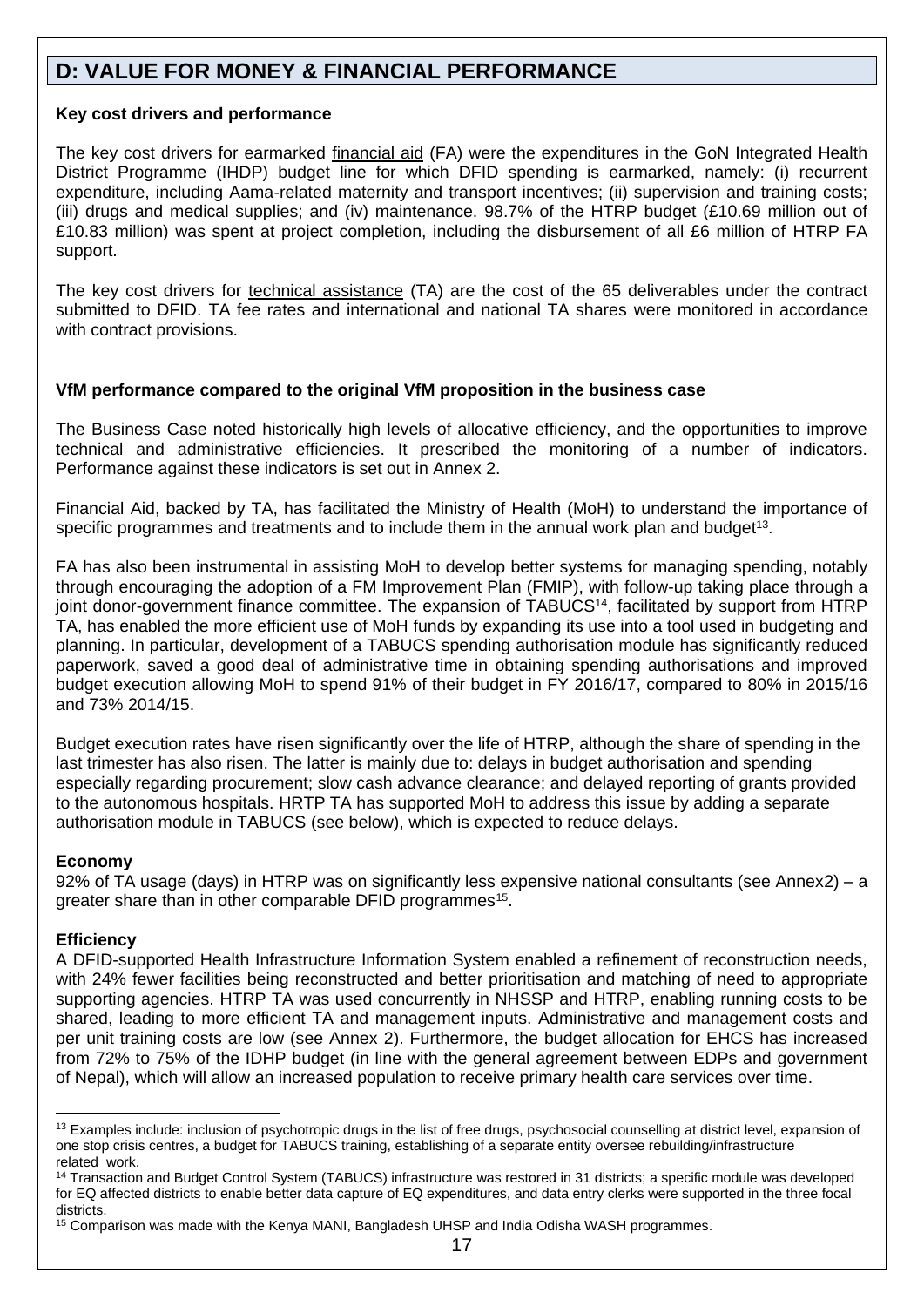#### **Effectiveness**

HTRP has ensured that essential health services were quickly restored in the worst affected districts: restoring functionality of health services enabled over 9.17 million people (target 6 million) to access essential health care services from public health facilities by February 2017. This increase in access is despite the tendency for Government spending on basic health services to be reduced over time as hospital and other spending has increased. The expansion and full government ownership of the Aama programme increased institutional delivery, and thereby reduced maternal deaths<sup>16</sup> - demonstrating programme effectiveness.

#### **Equity**

The focus of HTRP has been support to primary care services. This has clear equity benefits compared to support for secondary and tertiary health care services, given the increased difficulty for the population to access the latter services. The programme has focused on the most affected districts and on the most vulnerable members in the community - pregnant women and newborns, those with serious injury and those requiring psycho-social support.

#### **Assessment of Programme Value for Money**

The programme represented good value for money. The combined investment of earmarked financial aid, embedded technical assistance and focussed support through implementing partners has enabled the value for money of funds to be maximised. The programme has primarily supported primary health care services which are the most cost effective and pro-poor type of health spending. The development of a District Engineering Assessment tool for assessing infrastructure damage developed by Programme TA enabled a timely and effective infrastructure response and more accurate estimates of reconstruction needs, enhancing the value for money impact of reconstruction.

#### **Quality of financial management during the programme**

#### **Financial Aid:**

TA support to TABUCS, a government accounting system, has directly contributed to improving the quality of financial management and the optimisation of available finance, while reducing the risk of fraud and corruption. The system enables the capture of accounting transactions at source while enforcing budgetary control procedures so that no expenditure can take place without an approved budget. Outstanding audit data for the last nine years has also been uploaded to TABUCS to aid audit clearance. Results from a Crown Agents rapid assessment prior to the final financial aid disbursement in July 2016 indicated that, although there are ways to improve TABUCS further, for example by enhancing uptake by hospitals, it is providing a sound financial control and monitoring mechanism.

| Date of last narrative financial report | Third Trimester Financial Monitoring   19 April 2016   |  |
|-----------------------------------------|--------------------------------------------------------|--|
|                                         | Report, 2015/16 (Vault No 6685187)                     |  |
| Date of last audited annual statement   | Audit Report 2014/2015 (Vault No $\sqrt{07}$ July 2017 |  |
|                                         | 13156305)                                              |  |

#### **Technical Assistance:**

1

As an output-based contract, HTRP followed well defined and pre-agreed financial monitoring and disbursement procedures.

| Date of last narrative financial report | N/A                                              |  |
|-----------------------------------------|--------------------------------------------------|--|
| Date of last audited annual statement   | Annual Audit Report 2015 (Quest No 26 April 2016 |  |
|                                         | 5424460)                                         |  |

<sup>&</sup>lt;sup>16</sup> Service delivery data shows that more than 140 women benefited, at least 10 women were saved from maternal death or lifelong disability, and at least 20 new born lives were saved because of this provision.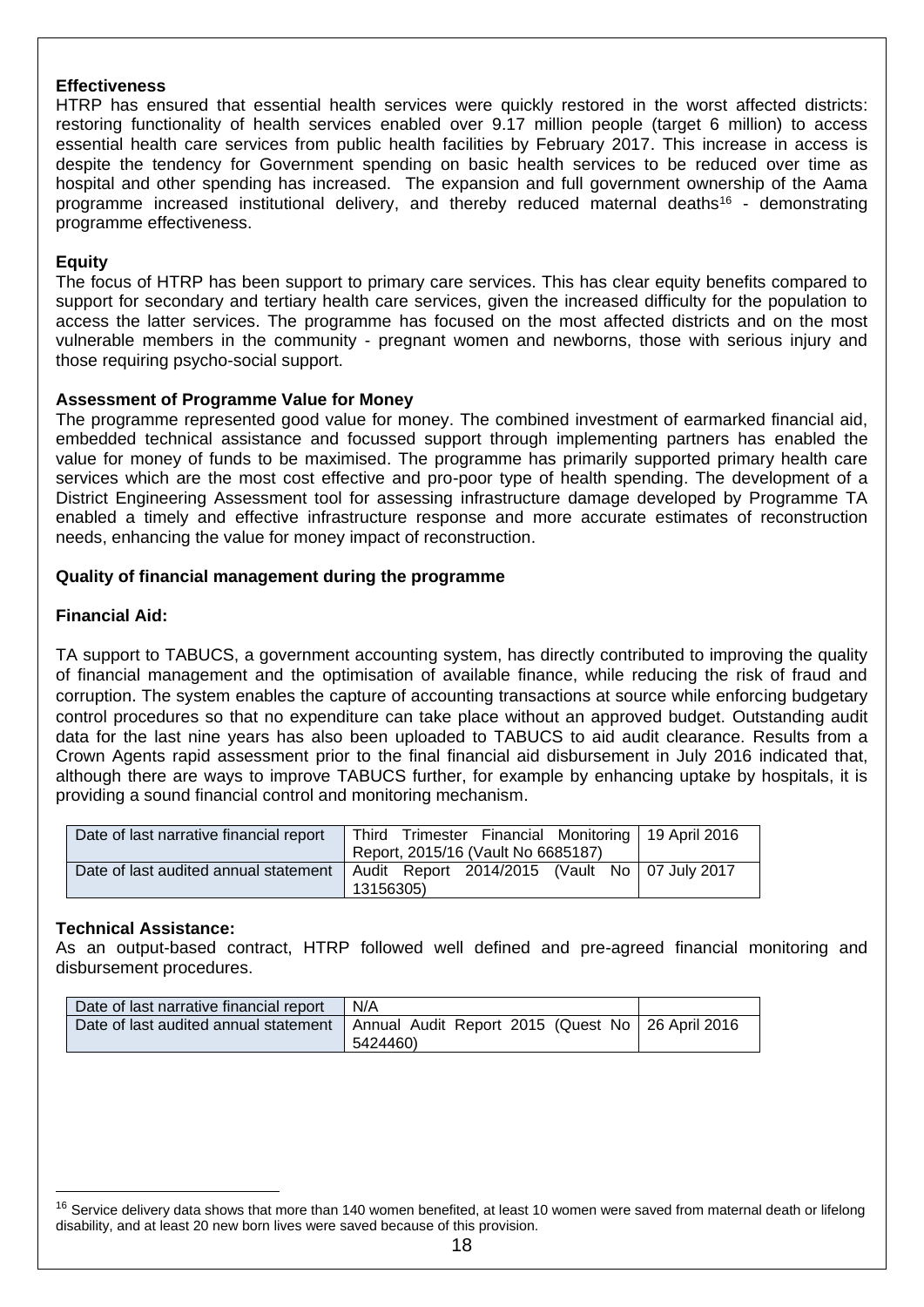## **E: RISK**

#### **Quality of risk management over the life of the programme**

Overall, the risk matrix as outlined in the Business Case was adequate and the mitigation measures appropriate. The implementation risk, rated as low was well managed by the TA provided, except for the risk related to human resources, which materialized. Except for the monitoring of vacancies and transfers, little else could be done to prevent disruption of programmes due to insufficient (trained) staff through frequent transfers.

The operating environment risk also materialized. The unrest at the border with India and the resulting fuel shortage was managed as well as possible through the coordination of transport arrangements with other EDPs. The unrest however did cause delays with regards to the civil works due to interrupted supplies.

The governance and fiduciary risks, rated as high, were managed well through the adherence to the risk mitigation measures mentioned in the Business Case. This involved active engagement in the Financial Management Improvement Plan, the Procurement Improvement Plan, the roll-out of TABUCS, annual fiduciary reviews and the follow-up of audit queries.

The lessons learned include the continuing high risk to programme implementation during the on-going political fragility in Nepal and the continued need for coordinated fiduciary oversight with improvement noted in MoH's financial management but less so in procurement. Despite considerable TA over many years from health donors, including DFID, it seems that only a restructuring of the Logistics Management Division might improve MoH's procurement performance.

# **F: COMMERCIAL CONSIDERATIONS**

#### **Delivery against planned timeframe**

| <b>Financial Aid</b>                         |                                     |
|----------------------------------------------|-------------------------------------|
| Forecast was £6,000,000 by end of March 2017 | Disbursement to date is £6,000,000. |
| <b>Technical assistance</b>                  |                                     |
| Forecast was £4,833,831 by end of March 2017 | Disbursement to date is £4,691,924  |

#### **Performance of partnership(s)**

The perspectives of EDPs interviewed provide a very positive impression of the partnership between the government, the EDPs and the NHSSP TA team. This partnership has matured over many years and is in fact one of the reasons that the programme could respond quickly and effectively. Fundamental was the social capital built between the NHSSP TA team, the MoH and the EDPs that allowed for well-coordinated and well-designed support structures and processes. This is in contrast to the well-meant but often less effective support efforts from agents outside of this partnership. The fact that the DFID Health Adviser at the time of the earthquake was the Chair of the External Development Partner Group certainly helped coordination with the partners in the health sector.

#### **Asset disposal and value obtained by DFID**

The DFID Nepal HTRP asset register was managed and maintained by Options Consultancy Services Ltd. and they updated the inventory list on a regular basis and shared it with DFID for recording and spot check purposes. There were adequate control mechanisms in place for monitoring and ensuring they were used for the intended purpose. An asset spot check was done in conjunction with the spot check for NHSP 2 in September 2015. After the update in June 2016, as mentioned in Annual Review, two more verifications were done, in September 2016 and March 2017. The HTRP asset disposal proposal was approved by DFID in July 1017 with the transfer of assets to NHSSP-3, the Ministry of Health and DFID as appropriate and with the transfer of the proceeds of the sale of old equipment and furniture to DFID.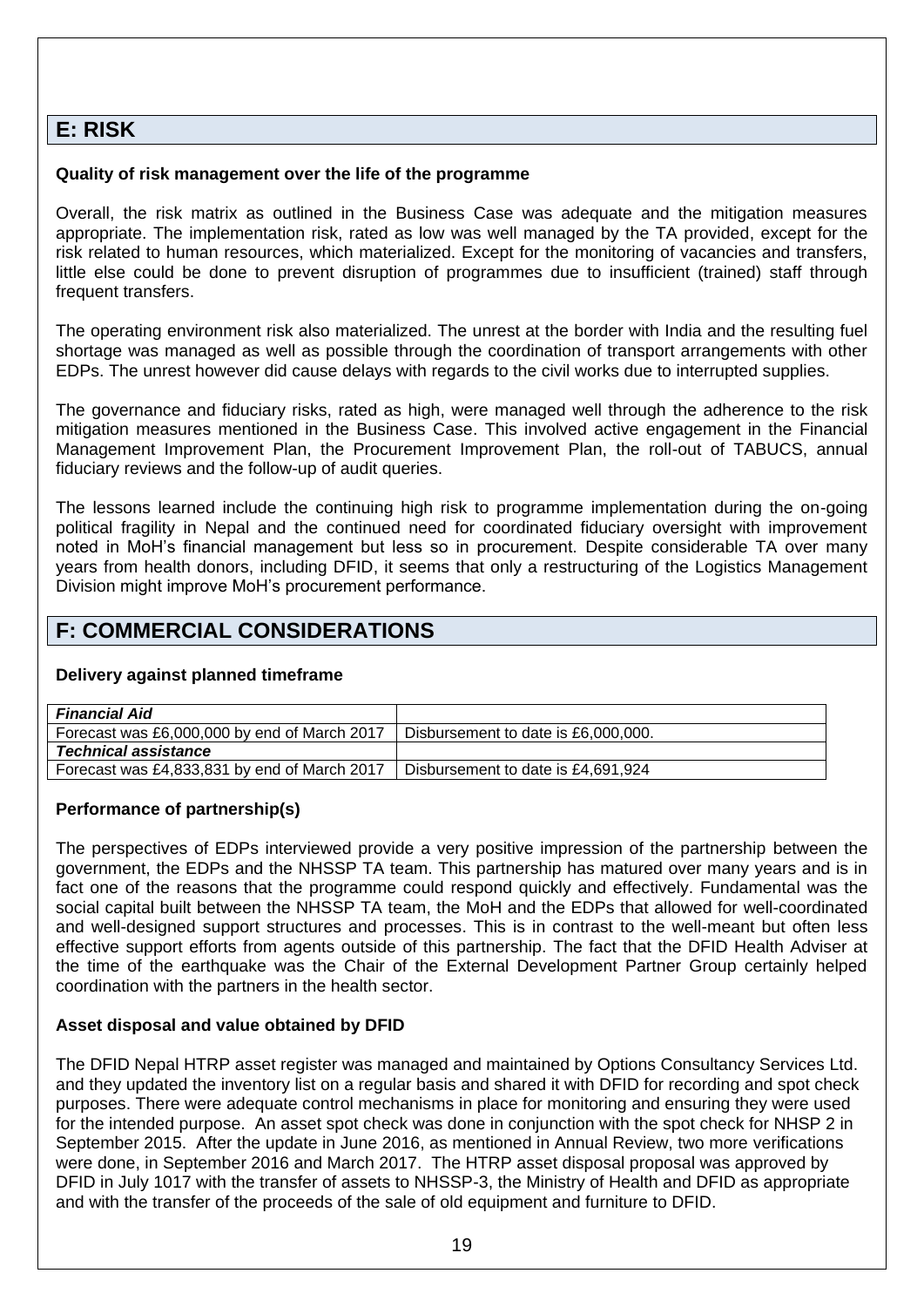# **G: CONDITIONALITY** (½ page)

#### **Partnership principles assessment**

The partnership principles have not changed from those outlined in the Business Case and the June 2016 annual review. The Partnership Principles are outlined in the Development Partnership Arrangement that has been signed between the Nepal and UK Government and were re-assessed before any tranche of sector budget support/financial aid was provided. No partnership principles have been breached to date. The main conditions relating to disbursement of financial aid are outlined in the Joint Financing Agreement (JFA) which was signed at the start of NHSP-2 in 2010, between the Ministry of Finance and donors and the newer JFA for 2015-2020. The conditions include:

- Funding by financial aid donors is made into the foreign currency account (FCA) in advance of expenditure by MoH, at Government's request. Subsequently, funds are disbursed from the FCA into the Government budget to reimburse expenditure already occurred.
- If the FCA balance is already enough to fund donors' share of expenditure for the next two trimesters, donors are entitled to not disburse.
- Financial aid donors use the Financial Management Report and Implementation Progress Report as the basis for disbursement to the FCA each trimester. It allows donors to stop disbursing if financial reporting slows or if expenditure deviates from the agreed annual work plan and budget.
- Financial aid donors have the option to use any breach of the Government's JFA obligations as a reason not to disburse. That could include late audits, evidence of expenditure deviating from the agreed annual work plan and budget, or late financial reporting.

# **H: MONITORING & EVALUATION** (½ page)

### **Evidence and evaluation**

The Theory of Change outlined in the Business Case has remained relevant. Although a formal impact evaluation of this programme was not planned, there has been a concerted effort to draw conclusions and lessons learned from various aspects of programme design and implementation, including the external review of the programme through this PCR, a number of in-country lessons learned initiatives organized by the Ministry of Health and NHSSP, and the planned independent compilation of documentation of the experiences and lessons learned - forthcoming. External verification and evaluation of some of the more innovative approaches, such as the family planning visiting providers and the employment of NGO implementing partners were planned. These are either completed (the visiting providers initiative) or in progress (the employment of NGO implementing partners) and will form part of the lessons learned documentation.

## **About this review**

This PCR was carried out by two external consultants, a public health specialist and an economist, and a DFID London Health Advisor. Key partners from the Government of Nepal, EDPs and HTRP implementing partners were consulted (see annex 3) and field visits were undertaken to Ramechap District (PHCC Primary Health Care Centre and Health post, District Public Health Office, and to the SIRC facility in Sanga to understand how their services were being delivered and managed at various levels. This review makes use of Health Facility Survey data (2016) and Health Management Information Systems (HMIS), and reports by implementing partners, from MoH and development partners who reviewed the health sector response on the anniversary of the earthquake (May 2016).

#### **Monitoring progress throughout the programme**

The monitoring system to track progress has been extensive and intensive through regular meetings with the TA team to review progress against deliverables, procurement transactions, risks and mitigation measures and through regular field visits to EQ affected districts to gather information both from health providers, district authorities and beneficiaries. The Department of Health Services Annual Review, Joint Annual Review and Health Sector EQ Response review provided forums for review of progress and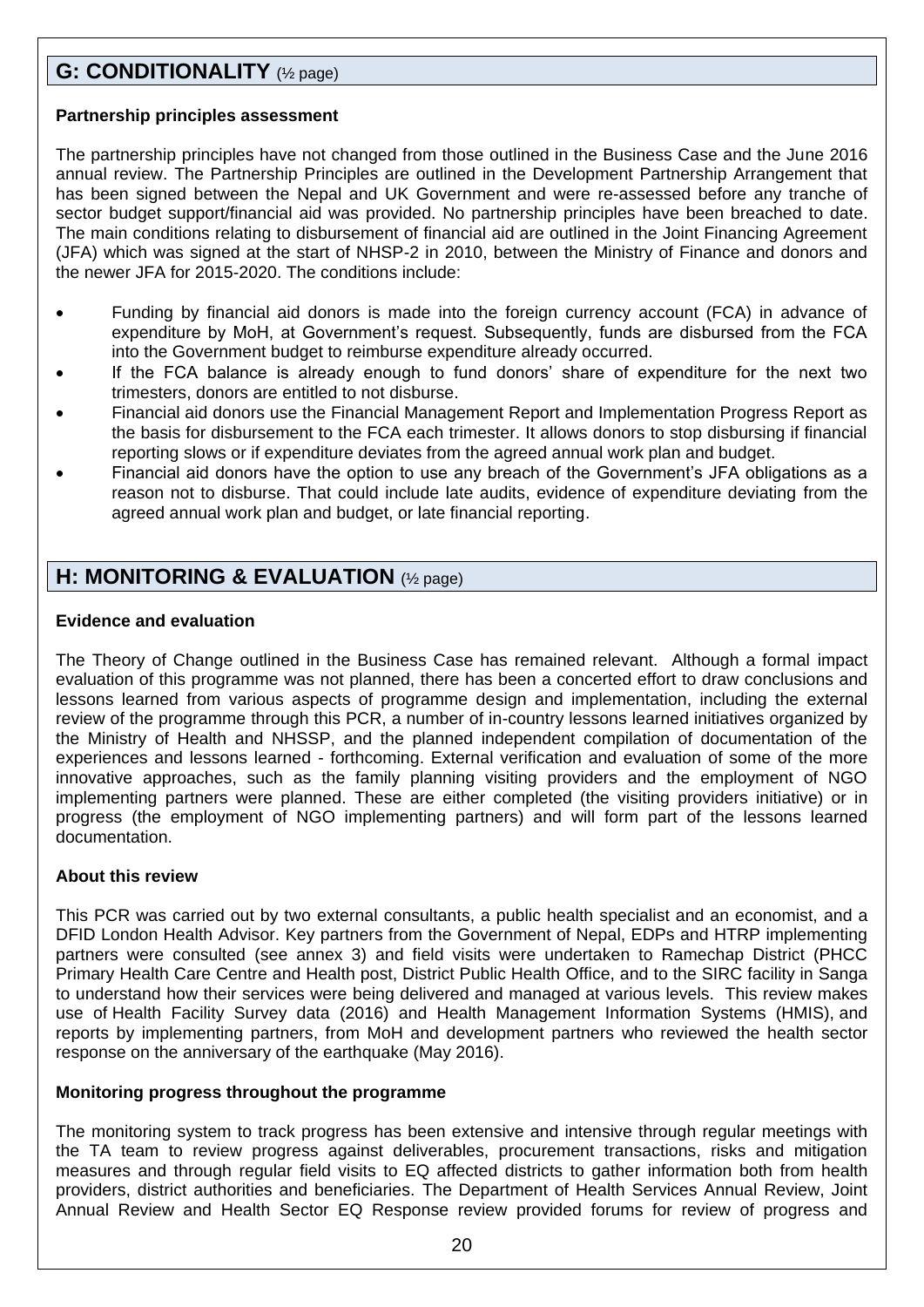DFID's/HTRP's contribution to the wider response. The social audit and GESI work were the major vehicles for gaining beneficiary feedback. Ongoing evaluation of performance was conducted through review and analysis of information systems (including TABUCS, HMIS, Financial Reporting System reports) and through detailed reports on the output-based deliverables, providing a solid monitoring system with adequate opportunities to triangulate information and provide a satisfactory level of confidence in the monitoring of the programme. Outputs were subdivided into assessment, implementation and monitoring components, which helped promote flexibility for NHSSP and decrease risk for NGOs. Thus, payment deliverables were carefully designed to reflect the uncertainty involved in post-disaster planning, while ensuring accountability and enhancing local engagement (e.g. through specifying both completion and local endorsement of district plans). Issues concerning choice of indicators and log frame components, particularly those relating to NGO performance, have been highlighted above.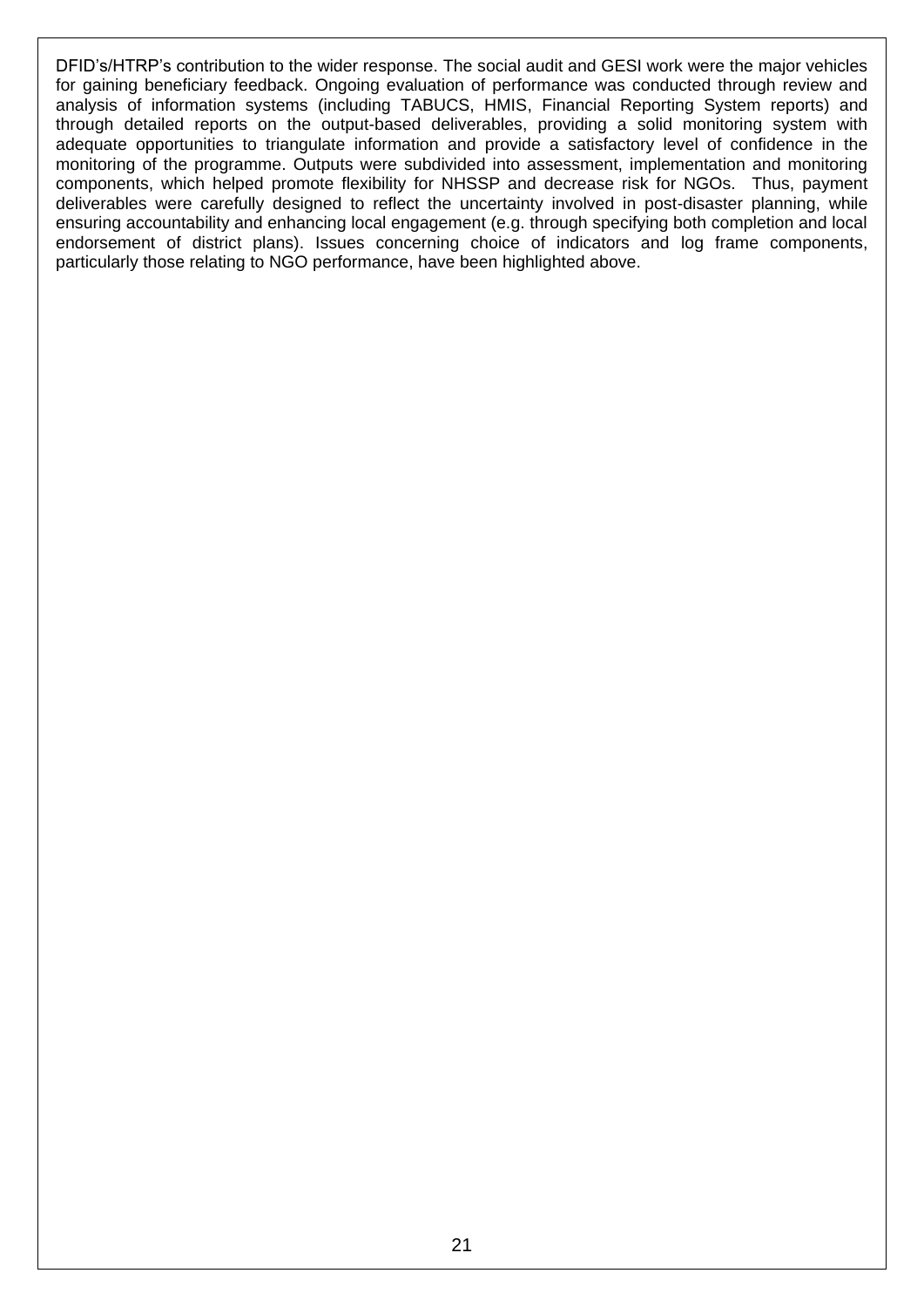# **Annex 1: Summary Sheet Annual Review June 2016**

# **Annual Review - Summary Sheet**

This Summary Sheet captures the headlines on programme performance, agreed actions and learning over the course of the review period. It should be attached to all subsequent reviews to build a complete picture of actions and learning throughout the life of the programme.

**Title:** Re-establishing Health Services in Earthquake Affected Districts of Nepal. **(DFID Nepal Health Transition and Recovery Programme (HTRP))**

| Programme Value: £10,353,807     |      | Review Date: 18 June 2016                                                                                                                                  |  |  |  |
|----------------------------------|------|------------------------------------------------------------------------------------------------------------------------------------------------------------|--|--|--|
| <b>Programme Code:</b><br>203413 | 2015 | <b>Start Date:</b> 30 June, <b>End Date:</b> currently 15 July 2016 but<br>approval of a costed extension to 31<br>March 2016 is anticipated <sup>17</sup> |  |  |  |

#### **Summary of Programme Performance**

| Year                   | 2016            |  |  |  |  |
|------------------------|-----------------|--|--|--|--|
| <b>Programme Score</b> |                 |  |  |  |  |
| <b>Risk Rating</b>     | <b>Moderate</b> |  |  |  |  |

#### **Summary of progress and lessons learnt since last review**

This is the first Annual Review. Overall, this programme is delivering effective and much needed interventions. DFID's approach of combining earmarked financial aid with Technical Assistance (TA) has contributed to the restoration of health services across many key indicators in the 14 most earthquake (EQ) affected districts. Data shows that utilisation of key services is higher than the average for the 31 EQ affected districts and the national average. Unusually for a post disaster programme, the programme is achieving systems as well as service delivery level outcomes. The programme presents good value for money, particularly as it focuses on access to essential health care services and on areas of unmet needspinal injury, rehabilitation and psychosocial care in a post-disaster context. There have, however, been delays in the programme partly as a result of a 2-month Government of Nepal (GoN) approval process, and political unrest at the border with India limiting access to fuel and wider supplies.

Key lessons include:

1

- DFID Nepal's existing programme and relations with GoN, Ministry of Health and external partners significantly enabled the rapid development and implementation of this programme. It is unusual for a post-disaster programme to have outcomes at the systems level. This has resulted in more rapid implementation and greater programme efficiency and effectiveness with reduced financial risks. In a rapid-onset post disaster context this programme represents good value for money.
- Strong coordination and governance of the programme and its partners, and a flexible and adaptable approach has helped effective implementation, enhanced partnership and mitigated risks, most notably as a result of border restrictions with India and fuel crisis.
- In the context of post-earthquake recovery where specific needs emerge during implementation, a flexible approach to output-based contracts is needed, allowing modification of deliverables to reflect on-the-ground realities.
- The indicators don't fully reflect the breadth and depth of the activities undertaken and outcomes achieved. The business case and logframe were developed during a period of high stress and intensity of workload. A review of the context and logframe after three months would helped refine and improve the logframe to better capture key aspects of the business case and performance,
- Availability and retention of health workers remains a problem. WHO are planning to increase their engagement on Human Resources for Health but in the short-term this will continue to be a challenge to programmes.

<sup>17</sup> *This annual review has been conducted on the basis that a costed extension until the end March 2017 will be approved by DFID and the Government of Nepal.*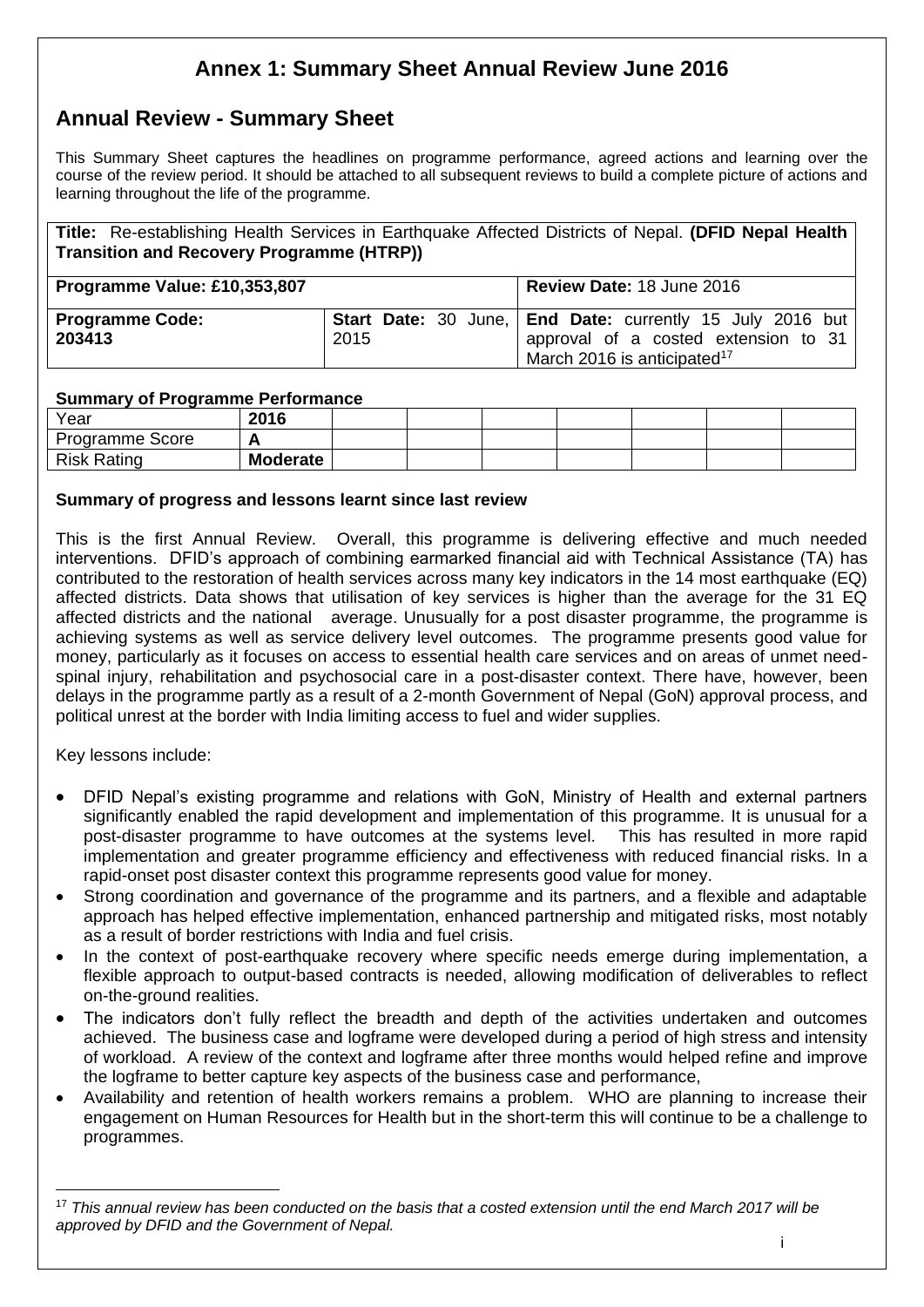- Sustainability of a number of proven approaches and areas where demand has been created is a challenge. Buy-in is required at central level and planning to include in the annual work plan and budget should have commenced earlier. The economic case for Ministry of Health (MoH) support must be clear if the MoH is to make informed choices on priorities.
- Transaction Accounting and Budget Control System (TABUCS) contributes substantially to improving expenditure planning and reporting processes at district level. Further capacity development is required to speed up planned and efficient expenditure of funds at district level and for planning and reporting.

#### **Summary of recommendations for the next year**

- 1. **For DFID**: the PCR should be undertaken externally i.e. non-DFID Nepal staff and includes a humanitarian adviser
- 2. **For DFID and TA team:** summarise and disseminate the key lessons learned, for DFID internally and for the wider external audience, to help inform future programme responses to similar disasters.
- 3. **For the TA team:** The TA team's focus should continue to support the MoH on prioritising and monitoring health infrastructure work in the 14 EQ affected districts, and where appropriate facilitating discussions with implementing agencies and other donor partners. It is important, however, that they do not, by default, become TA for implementing partners or other donor agencies as well. Timelineongoing.
- 4. **For DFID and TA team:** to better prioritise which interventions they would like to be eventually integrated onto the red book and strategize how best to do that, in a timely manner. Timeline- by end March 2016
- 5. **For DFID and TA team:** for the Project Completion Review (PCR) to more closely consider whether just supporting birthing centres rather than a health post as a whole was the best approach and make recommendations for future EQ response programmes on this strategy- by end July 2017 (PCR date).
- 6. **For TA team:** to follow-up on the indicators where the delivery of services and utilisation is still low, e.g. access to safe abortion statistics family planning uptake. Discuss remedial action with district health authorities and DFID if required- by end September 2016.
- 7. **For DFID**: review and revise logframe- by end July 2016.
- 8. **For TA team:** DFID's support to coordination in the three focus districts and on infrastructure has been commended by key informants. The Aama programme (maternity incentives), supported through HTRP FA, has been instrumental in helping sustain access to and use of institutional delivery. These three areas should be documented as case studies and used inform future EQ planning- by end February 2017.
- 9. **For TA team:** in relation to key risks, undertake equity analysis of key service indicators and outcomes as far as is possible with the data available to assess whether inequitable distribution is an issue- by October 2016.
- 10.**For DFID and TA Team:** Continue to engage with other External Donor Partners (EDPs) on the implementation of the Consolidated Annual Procurement Plan (CAPP), Procurement Improvement Plan (PIP) and Financial Management Improvement Plan (FMIP). TA team to step up level and quality of TA engagement on these issues. Ongoing
- 11. **For DFID and the TA team: to provide** benchmarks/comparators for the value for money TA indicators. By end October 2016.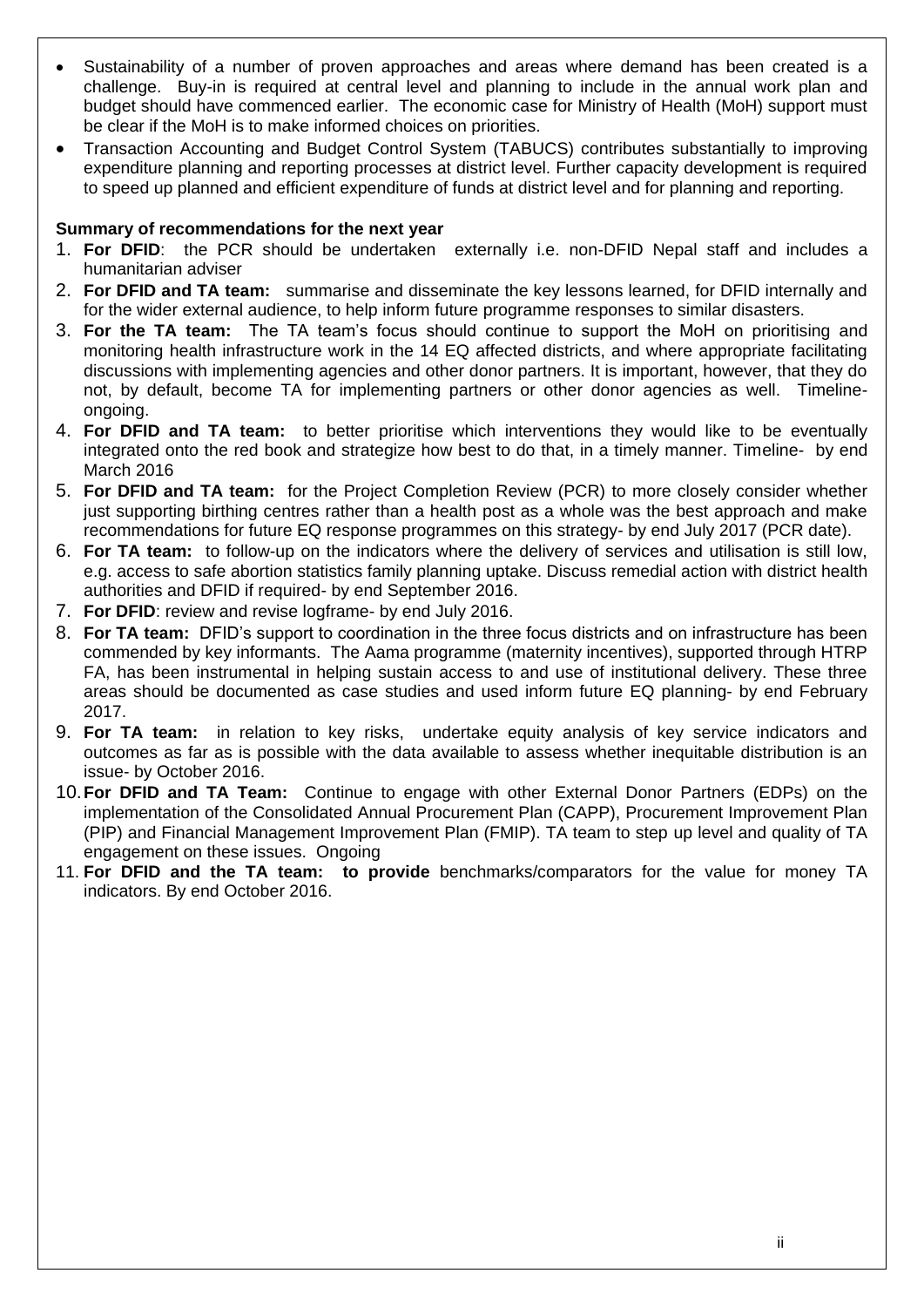# **ANNEX 2 (DATA RELATED TO SECTION D)**

| TITING. YI INI DALA ANG COMPANISON WILINDUSINGSS CASG DENCHINAL NS |                                                                                                                                                                                                                                           |                                                                                                                                                                                                                                                                                                                                                                                                                      |  |  |  |
|--------------------------------------------------------------------|-------------------------------------------------------------------------------------------------------------------------------------------------------------------------------------------------------------------------------------------|----------------------------------------------------------------------------------------------------------------------------------------------------------------------------------------------------------------------------------------------------------------------------------------------------------------------------------------------------------------------------------------------------------------------|--|--|--|
| <b>Program Element</b>                                             | <b>Assessment Criteria</b>                                                                                                                                                                                                                | <b>HTRP</b> performance to date                                                                                                                                                                                                                                                                                                                                                                                      |  |  |  |
| <b>Financial Aid</b>                                               |                                                                                                                                                                                                                                           |                                                                                                                                                                                                                                                                                                                                                                                                                      |  |  |  |
| Allocative<br>efficiency                                           | Share of budget spent on essential<br>services<br>(EHCS).<br>health<br>care<br>Benchmark 72.7% 2014/15                                                                                                                                    | 2015/16 - EHCS Budget share: 80.6%<br>2016/17 (Up to April 2017) - EHCS share: 88.9%                                                                                                                                                                                                                                                                                                                                 |  |  |  |
| Administrative<br>and financial<br>efficiency                      | Budget execution.<br>Benchmark:<br>Share of spending carried out during<br>the third trimester compared to<br>previous years.                                                                                                             | 2014/15 - Budget execution: 73% (38% spent in<br>3 <sup>rd</sup> Trimester (3T))<br>2015/16 - Budget execution: 80% (47% in 3T)<br>2016/17 - Budget execution: 91% (51% in 3T)                                                                                                                                                                                                                                       |  |  |  |
| <b>Technical assistance</b>                                        |                                                                                                                                                                                                                                           |                                                                                                                                                                                                                                                                                                                                                                                                                      |  |  |  |
| Economy                                                            | national,<br>regional,<br>• Average<br>international expertise rates<br>of<br>days/expenditure<br>%<br>by<br>$\bullet$<br>national,<br>compared<br>to<br>international, consultants                                                       | Average daily international consultant rate =<br>£547; National daily consultant rate = £76.<br>8% days international; 92% days national                                                                                                                                                                                                                                                                             |  |  |  |
| Efficiency                                                         | • Administration and management<br>as % of total expenditure<br>Unit cost per training participant<br>$\bullet$                                                                                                                           | 8.7% up to June 2016. Overhead costs<br>reduced further in the extension phase (to<br>March 2017)<br>£25 per unit                                                                                                                                                                                                                                                                                                    |  |  |  |
| <b>Effectiveness</b>                                               | Government approval rate of<br>$\bullet$<br>technical assistance products<br>Technical assistance products<br>supply led versus<br>that are<br>demand driven<br>Technical assistance products<br>that are strategic versus short-<br>term | 100%<br>$\bullet$<br>TA is demand driven as activities are planned<br>implemented<br>through<br>and<br>government<br>entities.<br>A significant share of the TA has been<br>directed to improving the supply of services<br>for the longer-term as well as the shorter-term<br>e.g. the detailed engineering assessment; the<br>production of standardized infrastructure<br>designs, strengthening of TABUCS / HMIS |  |  |  |
| Cost<br><i><b>Effectiveness</b></i>                                | studies<br>of<br>technical<br>Case<br>assistance products to quantify<br>impacts                                                                                                                                                          | A qualitative value for money assessment of<br>DFID support to a district engineering<br>assessment (DEA) of earthquake damage has<br>been carried out and shows that the DEA<br>provided more realistic estimates of damage,<br>allowing expenditure and works to be better<br>targeted                                                                                                                             |  |  |  |

# **HTRP: VFM Data and comparison with Business Case Benchmarks**